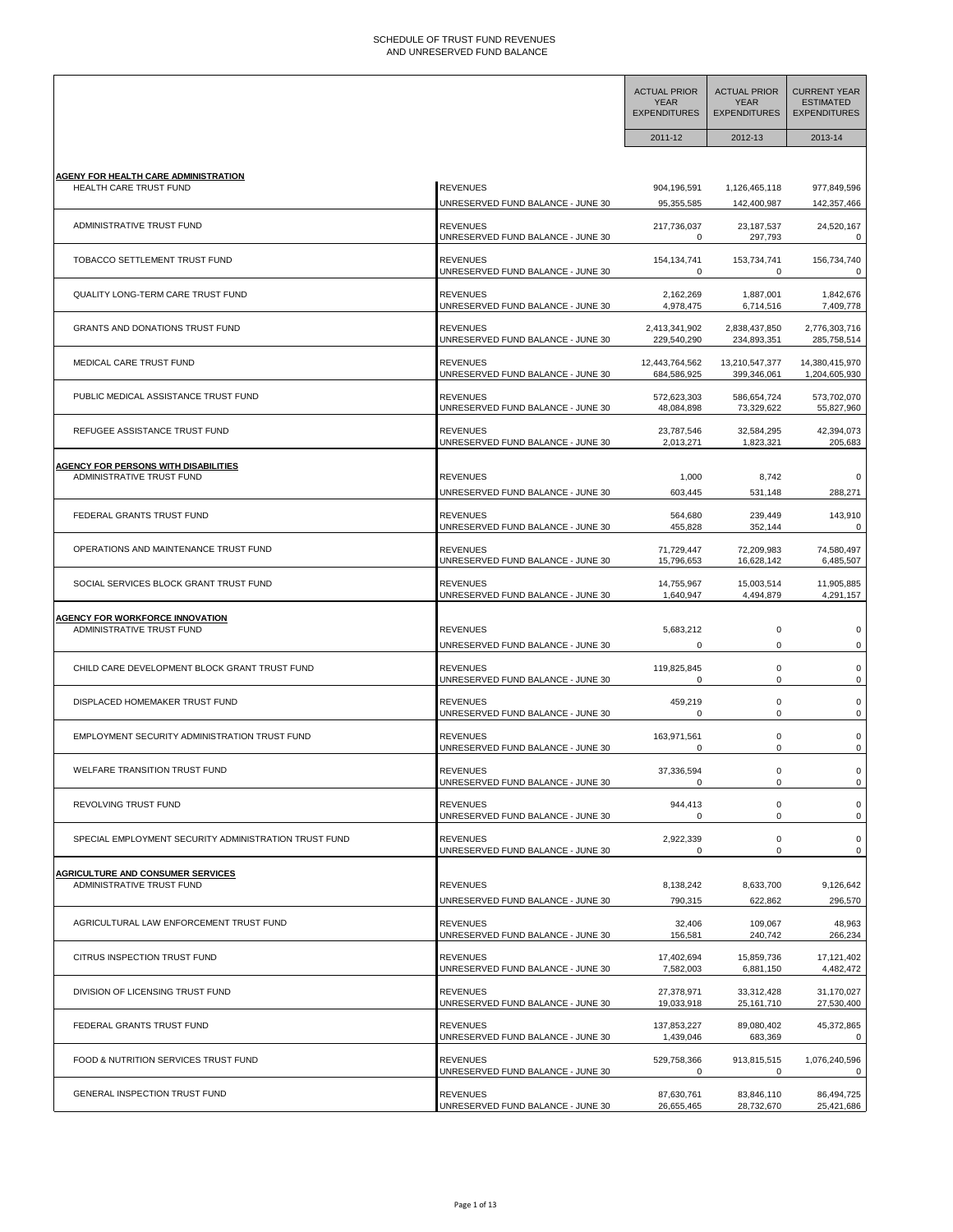|                                                           |                                               | <b>ACTUAL PRIOR</b><br><b>YEAR</b><br><b>EXPENDITURES</b> | <b>ACTUAL PRIOR</b><br><b>YEAR</b><br><b>EXPENDITURES</b> | <b>CURRENT YEAR</b><br><b>ESTIMATED</b><br><b>EXPENDITURES</b> |
|-----------------------------------------------------------|-----------------------------------------------|-----------------------------------------------------------|-----------------------------------------------------------|----------------------------------------------------------------|
|                                                           |                                               | 2011-12                                                   | 2012-13                                                   | 2013-14                                                        |
| FLORIDA FOREVER PROGRAM TRUST FUND                        | <b>REVENUES</b>                               | 5,342,526                                                 | 3,609,687                                                 | $\pmb{0}$                                                      |
|                                                           | UNRESERVED FUND BALANCE - JUNE 30             | $\Omega$                                                  | 0                                                         | 0                                                              |
| AGRICULTURAL EMERGENCY ERADICATION TRUST FUND             | <b>REVENUES</b>                               | 18,656,739                                                | 22,086,307                                                | 13,613,992                                                     |
|                                                           | UNRESERVED FUND BALANCE - JUNE 30             | 3,703,620                                                 | 1,557,903                                                 | 1,089,228                                                      |
| <b>INCIDENTAL TRUST FUND</b>                              | <b>REVENUES</b>                               | 17,058,591                                                | 14,286,274                                                | 15,292,712                                                     |
|                                                           | UNRESERVED FUND BALANCE - JUNE 30             | 5,206,922                                                 | 4,375,977                                                 | 2,987,322                                                      |
| MARKET TRADE SHOW TRUST FUND                              | <b>REVENUES</b>                               | 203,890                                                   | 172,075                                                   | 219,000                                                        |
|                                                           | UNRESERVED FUND BALANCE - JUNE 30             | 1,000,063                                                 | 1,019,937                                                 | 1,060,132                                                      |
| MARKET IMPROVEMENTS WORKING CAPITAL TRUST FUND            | <b>REVENUES</b>                               | 4,055,736                                                 | 4,235,767                                                 | 4,130,349                                                      |
|                                                           | UNRESERVED FUND BALANCE - JUNE 30             | 2,618,584                                                 | 1,727,059                                                 | 975,048                                                        |
| PLANT INDUSTRY TRUST FUND                                 | <b>REVENUES</b>                               | 4,668,989                                                 | 4,785,896                                                 | 4,636,397                                                      |
|                                                           | UNRESERVED FUND BALANCE - JUNE 30             | 1,320,347                                                 | 1,593,519                                                 | 1,554,778                                                      |
| PEST CONTROL TRUST FUND                                   | <b>REVENUES</b>                               | 3,630,739                                                 | 3,761,520                                                 | 3,775,746                                                      |
|                                                           | UNRESERVED FUND BALANCE - JUNE 30             | 1,968,005                                                 | 2,478,326                                                 | 2,229,113                                                      |
| RELOCATION & CONSTRUCTION TRUST FUND                      | <b>REVENUES</b>                               | 399,624                                                   | 317,930                                                   | 268,000                                                        |
|                                                           | UNRESERVED FUND BALANCE - JUNE 30             | 0                                                         | 0                                                         | 208,965                                                        |
| SALTWATER PRODUCTS PROMOTION TRUST FUND                   | <b>REVENUES</b>                               | 1,292,489                                                 | 1,186,948                                                 | 1,134,213                                                      |
|                                                           | UNRESERVED FUND BALANCE - JUNE 30             | 2,056,327                                                 | 2,217,304                                                 | 1,984,016                                                      |
| FEDERAL LAW ENFORCEMENT TRUST FUND                        | <b>REVENUES</b>                               | 25,666                                                    | 43,077                                                    | 26,021                                                         |
|                                                           | UNRESERVED FUND BALANCE - JUNE 30             | 158,717                                                   | 201,616                                                   | 150,425                                                        |
| VITICULTURE TRUST FUND                                    | <b>REVENUES</b>                               | 548,772                                                   | 633,042                                                   | 677,350                                                        |
|                                                           | UNRESERVED FUND BALANCE - JUNE 30             | 518,839                                                   | 448,121                                                   | 510,758                                                        |
| FLORIDA AGRICULTURAL PROMOTION CAMPAIGN TRUST FUND        | <b>REVENUES</b>                               | 50,934                                                    | 62,604                                                    | 55,000                                                         |
|                                                           | UNRESERVED FUND BALANCE - JUNE 30             | 353,501                                                   | 305,720                                                   | 187,328                                                        |
| CONSERVATION AND RECREATION LANDS PROGRAM TRUST FUND      | <b>REVENUES</b>                               | 14,763,379                                                | 14,723,429                                                | 16,507,212                                                     |
|                                                           | UNRESERVED FUND BALANCE - JUNE 30             | 3,230,670                                                 | 2,327,882                                                 | 1,238,442                                                      |
| <b>BUSINESS AND PROFESSIONAL REGULATION</b>               | <b>REVENUES</b>                               | 31,423,221                                                | 32,280,332                                                | 34,886,584                                                     |
| ADMINISTRATIVE TRUST FUND                                 | UNRESERVED FUND BALANCE - JUNE 30             | 6,999                                                     | 11,800                                                    | 273,213                                                        |
| ALCOHOLIC BEVERAGE AND TOBACCO TRUST FUND                 | <b>REVENUES</b>                               | 54,125,782                                                | 54,432,316                                                | 51,750,742                                                     |
|                                                           | UNRESERVED FUND BALANCE - JUNE 30             | 5,827,948                                                 | 7,163,792                                                 | 2,000,000                                                      |
| CIGARETTE TAX COLLECTION TRUST FUND                       | <b>REVENUES</b>                               | 1,293,577,936                                             | 1,186,005,085                                             | 1,172,000,000                                                  |
|                                                           | UNRESERVED FUND BALANCE - JUNE 30             | 0                                                         | 0                                                         | 0                                                              |
| FLORIDA DRUG DEVICE & COSMETIC TRUST FUND                 | <b>REVENUES</b>                               | 3,075,385                                                 | 0                                                         | 0                                                              |
|                                                           | UNRESERVED FUND BALANCE - JUNE 30             | 748,198                                                   | 0                                                         | 0                                                              |
| FEDERAL GRANTS TRUST FUND                                 | REVENUES<br>UNRESERVED FUND BALANCE - JUNE 30 | 693,353<br>51,726                                         | 285.212<br>86,406                                         | 86,406                                                         |
| FLORIDA CONDOMINIUMS, TIMESHARE & MOBILE HOMES TRUST FUND | <b>REVENUES</b>                               | 13,005,562                                                | 13,637,880                                                | 13,912,541                                                     |
|                                                           | UNRESERVED FUND BALANCE - JUNE 30             | 5,690,069                                                 | 7,039,681                                                 | 6,061,786                                                      |
| HOTEL AND RESTAURANT TRUST FUND                           | <b>REVENUES</b>                               | 29,749,559                                                | 29,636,506                                                | 29,155,053                                                     |
|                                                           | UNRESERVED FUND BALANCE - JUNE 30             | 11,625,247                                                | 7,436,032                                                 | 6,857,306                                                      |
| PARI-MUTUEL WAGERING TRUST FUND                           | <b>REVENUES</b>                               | 179,038,299                                               | 191,367,309                                               | 200,939,687                                                    |
|                                                           | UNRESERVED FUND BALANCE - JUNE 30             | 7,236,095                                                 | 8,828,026                                                 | 1,500,000                                                      |
| PROFESSIONAL REGULATION TRUST FUND                        | <b>REVENUES</b>                               | 60,251,123                                                | 78,909,653                                                | 64,445,248                                                     |
|                                                           | UNRESERVED FUND BALANCE - JUNE 30             | 29,471,930                                                | 49,164,673                                                | 40,419,755                                                     |
| FEDERAL LAW ENFORCEMENT TRUST FUND                        | <b>REVENUES</b>                               | 936,457                                                   | 59,333                                                    | 15,000                                                         |
|                                                           | UNRESERVED FUND BALANCE - JUNE 30             | 1,006,299                                                 | 965,688                                                   | 750,831                                                        |
| FLORIDA MOBILE HOME RELOCATION TRUST FUND                 | <b>REVENUES</b>                               | 759,696                                                   | 770,963                                                   | 2,139,912                                                      |
|                                                           | UNRESERVED FUND BALANCE - JUNE 30             | 0                                                         | 31,475                                                    | 5,143                                                          |
| <b>CHILDREN AND FAMILIES</b>                              | <b>REVENUES</b>                               | 27, 141, 274                                              | 23,521,478                                                | 24,393,422                                                     |
| ADMINISTRATIVE TRUST FUND                                 | UNRESERVED FUND BALANCE - JUNE 30             | 12,648,748                                                | 295,639                                                   | 0                                                              |
| ALCOHOL, DRUG ABUSE & MENTAL HEALTH TRUST FUND            | <b>REVENUES</b>                               | 154,874,035                                               | 157,398,769                                               | 137,651,026                                                    |
|                                                           | UNRESERVED FUND BALANCE - JUNE 30             | 684,874                                                   | $\mathbf 0$                                               | 0                                                              |
| CHILD WELFARE TRAINING TRUST FUND                         | <b>REVENUES</b>                               | 3,160,392                                                 | 2,888,774                                                 | 2,733,464                                                      |
|                                                           | UNRESERVED FUND BALANCE - JUNE 30             | 1,603,630                                                 | 1,503,079                                                 | 1,267,088                                                      |
| TOBACCO SETTLEMENT TRUST FUND                             | <b>REVENUES</b>                               | 135,110,820                                               | 132,237,200                                               | 132,233,530                                                    |
|                                                           | UNRESERVED FUND BALANCE - JUNE 30             | 31                                                        | $\Omega$                                                  | 0                                                              |
| DOMESTIC VIOLENCE TRUST FUND                              | <b>REVENUES</b>                               | 8,641,050                                                 | 8,133,766                                                 | 8,019,813                                                      |
|                                                           | UNRESERVED FUND BALANCE - JUNE 30             | 2,711,262                                                 | 3,212,194                                                 | 3,098,043                                                      |
| FEDERAL GRANTS TRUST FUND                                 | <b>REVENUES</b>                               | 702,681,738                                               | 711,849,395                                               | 790,529,756                                                    |
|                                                           | UNRESERVED FUND BALANCE - JUNE 30             | 29,323,690                                                | 26,758,018                                                | 11,116,363                                                     |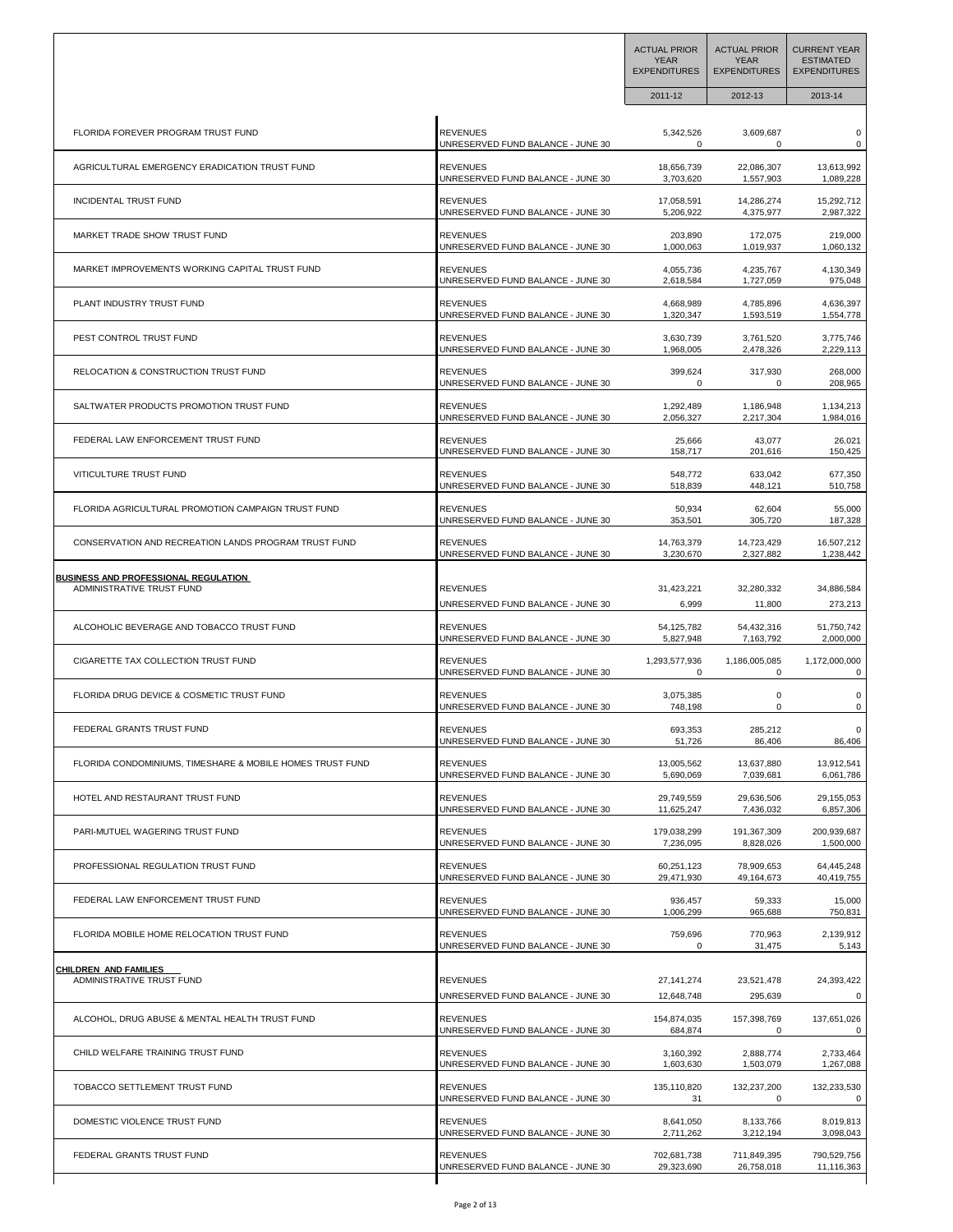|                                                               |                                   | <b>ACTUAL PRIOR</b><br><b>YEAR</b><br><b>EXPENDITURES</b> | <b>ACTUAL PRIOR</b><br><b>YEAR</b><br><b>EXPENDITURES</b> | <b>CURRENT YEAR</b><br><b>ESTIMATED</b><br><b>EXPENDITURES</b> |
|---------------------------------------------------------------|-----------------------------------|-----------------------------------------------------------|-----------------------------------------------------------|----------------------------------------------------------------|
|                                                               |                                   | 2011-12                                                   | 2012-13                                                   | 2013-14                                                        |
| GRANTS AND DONATIONS TRUST FUND                               | <b>REVENUES</b>                   | 4,557,175                                                 | 4,339,414                                                 | 5,008,971                                                      |
|                                                               | UNRESERVED FUND BALANCE - JUNE 30 | 2,025,334                                                 | 127,985                                                   | 1,018,116                                                      |
| <b>WELFARE TRANSITION TRUST FUND</b>                          | <b>REVENUES</b>                   | 510,462,679                                               | 533,038,778                                               | 496,644,502                                                    |
|                                                               | UNRESERVED FUND BALANCE - JUNE 30 | 6,430,256                                                 | 165,454                                                   | 872,398                                                        |
| OPERATIONS AND MAINTENANCE TRUST FUND                         | <b>REVENUES</b>                   | 24,145,306                                                | 25,357,499                                                | 24,367,926                                                     |
|                                                               | UNRESERVED FUND BALANCE - JUNE 30 | 10,925,554                                                | 6,945,874                                                 | 2,978,837                                                      |
| SOCIAL SERVICS BLOCK GRANT TRUST FUND                         | <b>REVENUES</b>                   | 160,214,966                                               | 162,964,222                                               | 148,269,097                                                    |
|                                                               | UNRESERVED FUND BALANCE - JUNE 30 | 1,611,149                                                 | 30,745                                                    | 0                                                              |
| WORKING CAPITAL TRUST FUND                                    | <b>REVENUES</b>                   | 33,490,175                                                | 47,456,614                                                | 0                                                              |
|                                                               | UNRESERVED FUND BALANCE - JUNE 30 | 4,866,668                                                 | 2,908,397                                                 | 0                                                              |
| <b>CITRUS</b>                                                 | <b>REVENUES</b>                   | 49,283,030                                                | 43,862,887                                                | 43,703,662                                                     |
| CITRUS ADVERTISING TRUST FUND                                 | UNRESERVED FUND BALANCE - JUNE 30 | 18,697,887                                                | 16,731,496                                                | 14,397,387                                                     |
| <b>COMMUNITY AFFAIRS<sup>1</sup></b>                          | <b>REVENUES</b>                   | 1,159,374                                                 | 0                                                         | 0                                                              |
| ADMINISTRATIVE TRUST FUND                                     | UNRESERVED FUND BALANCE - JUNE 30 | 0                                                         | 0                                                         | 0                                                              |
| FLORIDA SMALL CITIES COMMUNITY BLOCK GRANT PROGRAM TRUST FUND | REVENUES                          | 43,334,752                                                | 0                                                         | 0                                                              |
|                                                               | UNRESERVED FUND BALANCE - JUNE 30 | $\mathbf 0$                                               | $\mathbf 0$                                               | 0                                                              |
| COMMUNICATIONS SERVICES BLOCK GRANT TRUST FUND                | <b>REVENUES</b>                   | 3,783,388                                                 | $\mathsf 0$                                               | 0                                                              |
|                                                               | UNRESERVED FUND BALANCE - JUNE 30 | 0                                                         | 0                                                         | 0                                                              |
| EMERGENCY MANAGEMENT PREPAREDNESS & ASSISTANCE TRUST FUND     | <b>REVENUES</b>                   | 2,207,008                                                 | $\mathsf 0$                                               | 0                                                              |
|                                                               | UNRESERVED FUND BALANCE - JUNE 30 | 0                                                         | 0                                                         | 0                                                              |
| FLORIDA COMMUNITIES TRUST FUND                                | REVENUES                          | 87,276                                                    | $\mathsf 0$                                               | $\mathbf 0$                                                    |
|                                                               | UNRESERVED FUND BALANCE - JUNE 30 | 0                                                         | 0                                                         | 0                                                              |
| FEDERAL GRANTS TRUST FUND                                     | <b>REVENUES</b>                   | 41,045,485                                                | $\mathsf 0$                                               | 0                                                              |
|                                                               | UNRESERVED FUND BALANCE - JUNE 30 | 0                                                         | 0                                                         | 0                                                              |
| GRANTS AND DONATIONS TRUST FUND                               | <b>REVENUES</b>                   | 25,996,136                                                | $\mathsf 0$                                               | 0                                                              |
|                                                               | UNRESERVED FUND BALANCE - JUNE 30 | 0                                                         | 0                                                         | 0                                                              |
| LOW INCOME HOME ENERGY ASSISTANCE TRUST FUND                  | <b>REVENUES</b>                   | 23,848,065                                                | 0                                                         | 0                                                              |
|                                                               | UNRESERVED FUND BALANCE - JUNE 30 | 0                                                         | 0                                                         | 0                                                              |
| OPERATING TRUST FUND                                          | <b>REVENUES</b>                   | 1,463,114                                                 | $\mathsf 0$                                               | 0                                                              |
|                                                               | UNRESERVED FUND BALANCE - JUNE 30 | 0                                                         | 0                                                         | 0                                                              |
| FEDERAL EMERGENCY MANAGEMENT PROGRAM SUPPORT TRUST FUND       | <b>REVENUES</b>                   | 5,504,491                                                 | $\mathsf 0$                                               | 0                                                              |
|                                                               | UNRESERVED FUND BALANCE - JUNE 30 | 0                                                         | 0                                                         | 0                                                              |
| U.S. CONTRIBUTIONS TRUST FUND                                 | <b>REVENUES</b>                   | 67,944,857                                                | 0                                                         | 0                                                              |
|                                                               | UNRESERVED FUND BALANCE - JUNE 30 | 0                                                         | 0                                                         | 0                                                              |
| <b>CORRECTIONS</b>                                            | <b>REVENUES</b>                   | 3,312,314                                                 | 3,196,774                                                 | 4,400,182                                                      |
| <b>ADMINISTRATIVE TRUST FUND</b>                              | UNRESERVED FUND BALANCE - JUNE 30 | 3,823,956                                                 | 3,818,835                                                 | 2,187,271                                                      |
| CRIMINAL JUSTICE STANDARDS & TRAINING TRUST FUND              | <b>REVENUES</b>                   | 1,381,753                                                 | 1,326,868                                                 | 1,198,362                                                      |
|                                                               | UNRESERVED FUND BALANCE - JUNE 30 | 173,828                                                   | 176,627                                                   | 0                                                              |
| CORRECTION WORK PROGRAM TRUST FUND                            | <b>REVENUES</b>                   | 26,586,301                                                | 26,462,040                                                | 26,988,855                                                     |
|                                                               | UNRESERVED FUND BALANCE - JUNE 30 | 6,559,489                                                 | 8,660,057                                                 | 5,613,917                                                      |
| FEDERAL GRANTS TRUST FUND                                     | <b>REVENUES</b>                   | 28,411,868                                                | 23,228,752                                                | 19,656,688                                                     |
|                                                               | UNRESERVED FUND BALANCE - JUNE 30 | 2,730,241                                                 | 2,448,755                                                 | 183,772                                                        |
| <b>GRANTS AND DONATIONS TRUST FUND</b>                        | <b>REVENUES</b>                   | 56,943,437                                                | 22,152,602                                                | 50,000                                                         |
|                                                               | UNRESERVED FUND BALANCE - JUNE 30 | 1,245,583                                                 | 2,259,682                                                 | 1,088,637                                                      |
| SALE OF GOODS & SERVICES CLEARING TRUST FUND                  | <b>REVENUES</b>                   | 1,288,435                                                 | 1,227,153                                                 | 2,100,150                                                      |
|                                                               | UNRESERVED FUND BALANCE - JUNE 30 | 1,059,725                                                 | 1,119,616                                                 | 325,455                                                        |
| PRIVATE INMATE WELFARE TRUST FUND                             | <b>REVENUES</b>                   | 2,838,823                                                 | 2,719,718                                                 | 2,924,087                                                      |
|                                                               | UNRESERVED FUND BALANCE - JUNE 30 | 6,295,383                                                 | 7,911,939                                                 | 8,510,848                                                      |
| <b>ECONOMIC OPPORTUNITY</b>                                   | <b>REVENUES</b>                   | 17,952,783                                                | 25,581,569                                                | 29,567,111                                                     |
| ADMINISTRATIVE TRUST FUND                                     | UNRESERVED FUND BALANCE - JUNE 30 | 1,335,302                                                 | 1,561,930                                                 | 1,624,626                                                      |
| SEED TRUST FUND                                               | <b>REVENUES</b>                   | 0                                                         | 141,653,450                                               | 141,082,158                                                    |
|                                                               | UNRESERVED FUND BALANCE - JUNE 30 | 0                                                         | 64,864,763                                                | 35,065,454                                                     |
| SMALL CITIES COMMUNITY BLOCK GRANT TRUST FUND                 | <b>REVENUES</b>                   | 308,667,943                                               | 243,683,150                                               | 33,408,402                                                     |
|                                                               | UNRESERVED FUND BALANCE - JUNE 30 | 0                                                         | 0                                                         | 0                                                              |
| DISPLACED HOMEMAKER TRUST FUND                                | <b>REVENUES</b>                   | 2,070,604                                                 | 1,907,995                                                 | 1,805,940                                                      |
|                                                               | UNRESERVED FUND BALANCE - JUNE 30 | 391,547                                                   | 465,838                                                   | 2,156,597                                                      |
| ECONOMIC DEVELOPMENT TRANSPORTATION TRUST FUND                | <b>REVENUES</b>                   | 20,907,899                                                | $\mathsf 0$                                               | 0                                                              |
|                                                               | UNRESERVED FUND BALANCE - JUNE 30 | 33,423,610                                                | $\mathbf 0$                                               | 0                                                              |
| ECONOMIC DEVELOPMENT TRUST FUND                               | <b>REVENUES</b>                   | 7,906,025                                                 | 1,211,088                                                 | 2,860,614                                                      |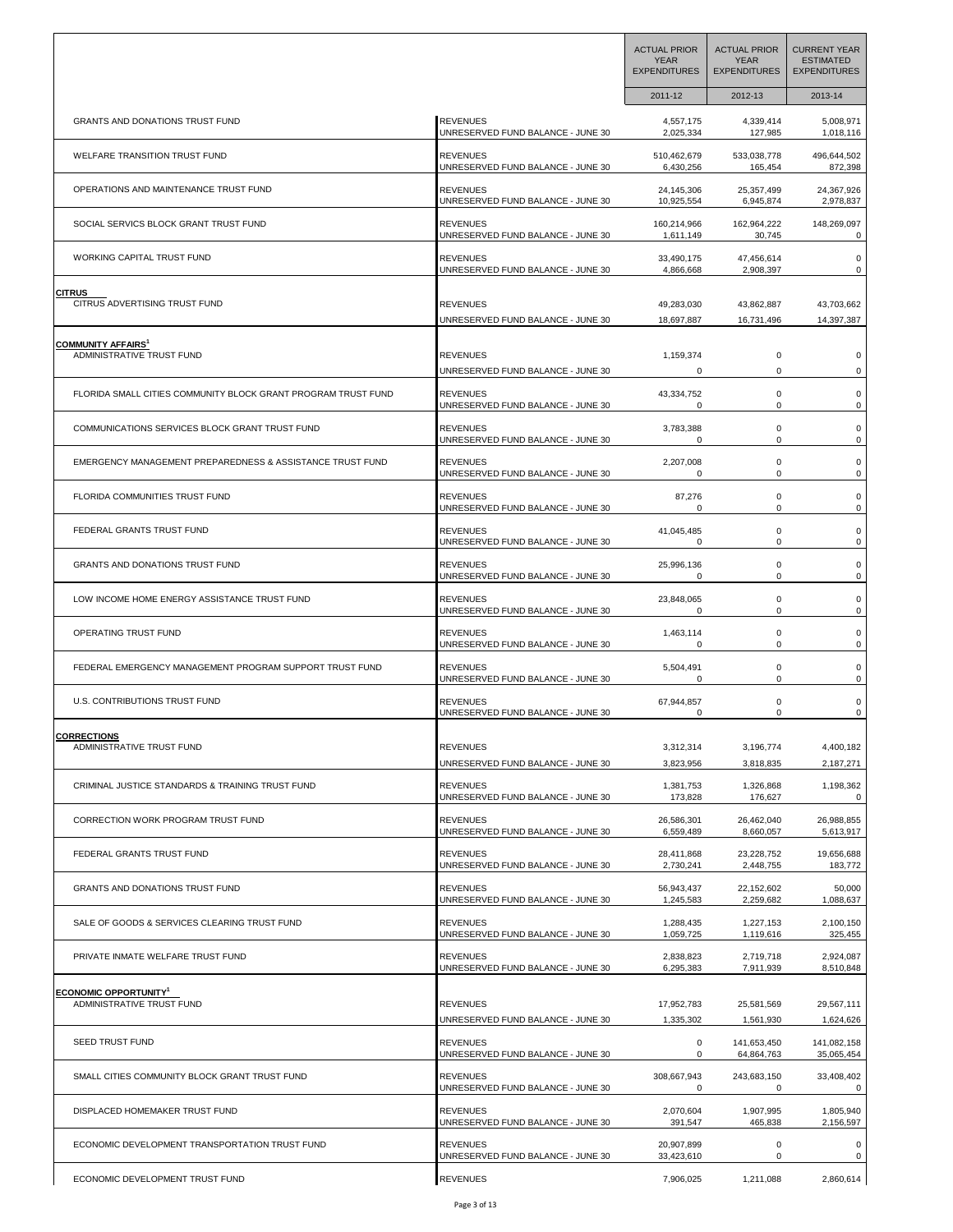|                                                                          |                                   | <b>ACTUAL PRIOR</b><br><b>YEAR</b><br><b>EXPENDITURES</b> | <b>ACTUAL PRIOR</b><br><b>YEAR</b><br><b>EXPENDITURES</b> | <b>CURRENT YEAR</b><br><b>ESTIMATED</b><br><b>EXPENDITURES</b> |
|--------------------------------------------------------------------------|-----------------------------------|-----------------------------------------------------------|-----------------------------------------------------------|----------------------------------------------------------------|
|                                                                          |                                   | 2011-12                                                   | 2012-13                                                   | 2013-14                                                        |
|                                                                          | UNRESERVED FUND BALANCE - JUNE 30 | 6,309,627                                                 | 5,580,750                                                 | 3,745,827                                                      |
| EMPLOYMENT SECURITY ADMINISTRATION TRUST FUND                            | <b>REVENUES</b>                   | 305,131,885                                               | 410,231,768                                               | 447,671,408                                                    |
|                                                                          | UNRESERVED FUND BALANCE - JUNE 30 | 17,155,490                                                | 5,576,396                                                 | 0                                                              |
| LOCAL GOVERNMENT HOUSING TRUST FUND                                      | <b>REVENUES</b>                   | 130,592,956                                               | 117,918,038                                               | 135,338,708                                                    |
|                                                                          | UNRESERVED FUND BALANCE - JUNE 30 | 3,471,558                                                 | 54,537,413                                                | 32,245,000                                                     |
| STATE HOUSING TRUST FUND                                                 | <b>REVENUES</b>                   | 47,602,590                                                | 95,317,722                                                | 57,441,144                                                     |
|                                                                          | UNRESERVED FUND BALANCE - JUNE 30 | 1,430,823                                                 | 11,931,649                                                | 13,500,000                                                     |
| FEDERAL GRANTS TRUST FUND                                                | <b>REVENUES</b>                   | 170,152,195                                               | 163,803,034                                               | 159,549,419                                                    |
|                                                                          | UNRESERVED FUND BALANCE - JUNE 30 | 27,638,608                                                | 13,470,177                                                | 1,693,924                                                      |
| FLORIDA INTERNATIONAL TRADE & PROMOTION TRUST FUND                       | <b>REVENUES</b>                   | 6,401,315                                                 | 5,832,933                                                 | 6,324,470                                                      |
|                                                                          | UNRESERVED FUND BALANCE - JUNE 30 | 1,349,126                                                 | 2,253,644                                                 | 2,879,200                                                      |
| GRANTS AND DONATIONS TRUST FUND                                          | <b>REVENUES</b>                   | 65,896,768                                                | 4,107,973                                                 | 2,299,718                                                      |
|                                                                          | UNRESERVED FUND BALANCE - JUNE 30 | 2,118,122                                                 | 2,927,472                                                 | 1,536,921                                                      |
| WELFARE TRANSITION TRUST FUND                                            | <b>REVENUES</b>                   | 63,983,841                                                | 82,446,461                                                | 61,841,686                                                     |
|                                                                          | UNRESERVED FUND BALANCE - JUNE 30 | 0                                                         | 238,030                                                   | 0                                                              |
| PROFESSIONAL SPORTS DEVELOPMENT TRUST FUND                               | <b>REVENUES</b>                   | 2,576,744                                                 | 2,586,892                                                 | 2,781,130                                                      |
|                                                                          | UNRESERVED FUND BALANCE - JUNE 30 | 0                                                         | 0                                                         | 0                                                              |
| REVOLVING TRUST FUND                                                     | <b>REVENUES</b>                   | 5,017,738                                                 | 4,032,177                                                 | 4,239,280                                                      |
|                                                                          | UNRESERVED FUND BALANCE - JUNE 30 | 1,462,119                                                 | 1,576,982                                                 | 2,029,644                                                      |
| SPECIAL EMPLOYMENT SECURITY ADMINISTRATION TRUST FUND                    | <b>REVENUES</b>                   | 18,213,923                                                | 17,314,686                                                | 16,557,346                                                     |
|                                                                          | UNRESERVED FUND BALANCE - JUNE 30 | 9,762,528                                                 | 13,145,633                                                | 10,176,093                                                     |
| TOURISM PROMOTIONAL TRUST FUND                                           | <b>REVENUES</b>                   | 24,168,686                                                | 20,303,942                                                | 23,446,428                                                     |
|                                                                          | UNRESERVED FUND BALANCE - JUNE 30 | 5,611,508                                                 | 6,341,125                                                 | 3,598,966                                                      |
| UNEMPLOYMENT COMPENSATION BENEFITS TRUST FUND                            | <b>REVENUES</b>                   | 3,510,291,652                                             | 3,785,551,786                                             | 1,969,211,200                                                  |
|                                                                          | UNRESERVED FUND BALANCE - JUNE 30 | 163,429,899                                               | 749,903,556                                               | 1,228,700,000                                                  |
| UNEMPLOYMENT COMPENSATION CLEARING TRUST FUND                            | <b>REVENUES</b>                   | 2,279,443,408                                             | 2,228,772,571                                             | 1,078,865,741                                                  |
|                                                                          | UNRESERVED FUND BALANCE - JUNE 30 | 438,530,849                                               | 438,280,080                                               | 0                                                              |
| <b>EDUCATION</b>                                                         | <b>REVENUES</b>                   | 314,327,829                                               | 402,744,021                                               | 317,314,262                                                    |
| LOTTERY CAPITAL OUTLAY AND DEBT SERVICES TRUST FUND                      | UNRESERVED FUND BALANCE - JUNE 30 | 5,895,047                                                 | 0                                                         | 781,660                                                        |
| ADMINISTRATIVE TRUST FUND                                                | <b>REVENUES</b>                   | 11,085,415                                                | 10,489,148                                                | 10,472,538                                                     |
|                                                                          | UNRESERVED FUND BALANCE - JUNE 30 | 5,975,612                                                 | 9,290,369                                                 | 5,517,327                                                      |
| CAPITAL IMPROVEMENTS FEE TRUST FUND                                      | <b>REVENUES</b>                   | 40,691,257                                                | 53,042,404                                                | 54,988,090                                                     |
|                                                                          | UNRESERVED FUND BALANCE - JUNE 30 | 16,326,670                                                | 40,840,688                                                | 2,288,785                                                      |
| CHILD CARE DEVELOPMENT BLOCK GRANT TRUST FUND                            | <b>REVENUES</b>                   | 263,085,670                                               | 390,207,248                                               | 361,555,330                                                    |
|                                                                          | UNRESERVED FUND BALANCE - JUNE 30 | 0                                                         | 0                                                         | 0                                                              |
| <b>CONSTRUCTION TRUST FUND</b>                                           | <b>REVENUES</b>                   | 0                                                         | $\mathbf 0$                                               | $\mathsf 0$                                                    |
|                                                                          | UNRESERVED FUND BALANCE - JUNE 30 | 10                                                        | $\Omega$                                                  | 0                                                              |
| EDUCATION AND GENERAL STUDENT & OTHER FEES TRUST FUND                    | <b>REVENUES</b>                   | 1,480,377,367                                             | 1,724,411,248                                             | 1,802,644,222                                                  |
|                                                                          | UNRESERVED FUND BALANCE - JUNE 30 | 0                                                         | 0                                                         | $\mathsf 0$                                                    |
| EDUCATIONAL CERTIFICATION SERVICES TRUST FUND                            | <b>REVENUES</b>                   | 6,926,319                                                 | 7,251,577                                                 | 8,432,301                                                      |
|                                                                          | UNRESERVED FUND BALANCE - JUNE 30 | 496,494                                                   | 565,832                                                   | $\mathbf 0$                                                    |
| EDUCATIONAL ENHANCEMENT TRUST FUND                                       | <b>REVENUES</b>                   | 1,465,442,768                                             | 1,577,272,011                                             | 1,585,498,722                                                  |
|                                                                          | UNRESERVED FUND BALANCE - JUNE 30 | 103,442,805                                               | 231,103,285                                               | 205, 171, 347                                                  |
| EDUCATIONAL MEDIA & TECHNOLOGY TRUST FUND                                | <b>REVENUES</b>                   | 12,870                                                    | 6,995                                                     | 6,788                                                          |
|                                                                          | UNRESERVED FUND BALANCE - JUNE 30 | 285,926                                                   | 290,847                                                   | 164,193                                                        |
| DIVISION OF UNIVERSITIES FACILITY CONSTRUCTION ADMINISTRATIVE TRUST FUND | <b>REVENUES</b>                   | 4,328,349                                                 | 3,890,245                                                 | 5,751,764                                                      |
| STATE STUDENT FINANCIAL ASSISTANCE TRUST FUND                            | UNRESERVED FUND BALANCE - JUNE 30 | 15,920                                                    | 46,799                                                    | $\mathbf 0$                                                    |
|                                                                          | <b>REVENUES</b>                   | 159,402                                                   | 844,713                                                   | 241,428                                                        |
| FEDERAL GRANTS TRUST FUND                                                | UNRESERVED FUND BALANCE - JUNE 30 | 471,518                                                   | 1,112,243                                                 | 541,946                                                        |
|                                                                          | <b>REVENUES</b>                   | 2,347,660,162                                             | 2,197,276,741                                             | 2,394,851,209                                                  |
| FEDERAL REHABILITATION TRUST FUND                                        | UNRESERVED FUND BALANCE - JUNE 30 | 1,095,649                                                 | 969,009                                                   | 872,645                                                        |
|                                                                          | <b>REVENUES</b>                   | 198,748,005                                               | 205, 377, 645                                             | 198,510,736                                                    |
| FOOD & NUTRITION SERVICES TRUST FUND                                     | UNRESERVED FUND BALANCE - JUNE 30 | 0                                                         | 0                                                         | 0                                                              |
|                                                                          | <b>REVENUES</b>                   | 324,241,641                                               | 0                                                         | 0                                                              |
| GRANTS AND DONATIONS TRUST FUND                                          | UNRESERVED FUND BALANCE - JUNE 30 | 0                                                         | 0                                                         | 0                                                              |
|                                                                          | <b>REVENUES</b>                   | 7,918,422                                                 | 2,941,309                                                 | 5,982,024                                                      |
| INSTITUTE ASSESSMENT TRUST FUND                                          | UNRESERVED FUND BALANCE - JUNE 30 | 1,950,566                                                 | 1,418,937                                                 | 477,061                                                        |
|                                                                          | <b>REVENUES</b>                   | 4,130,851                                                 | 3,852,273                                                 | 4,065,519                                                      |
| STUDENT LOAN OPERATING TRUST FUND                                        | UNRESERVED FUND BALANCE - JUNE 30 | 4,882,744                                                 | 5,609,530                                                 | 5,902,767                                                      |
|                                                                          | <b>REVENUES</b>                   | 29,626,172                                                | 32,493,607                                                | 33,914,957                                                     |
|                                                                          | UNRESERVED FUND BALANCE - JUNE 30 | 21,694,947                                                | 27,497,186                                                | 30,781,973                                                     |
|                                                                          |                                   |                                                           |                                                           |                                                                |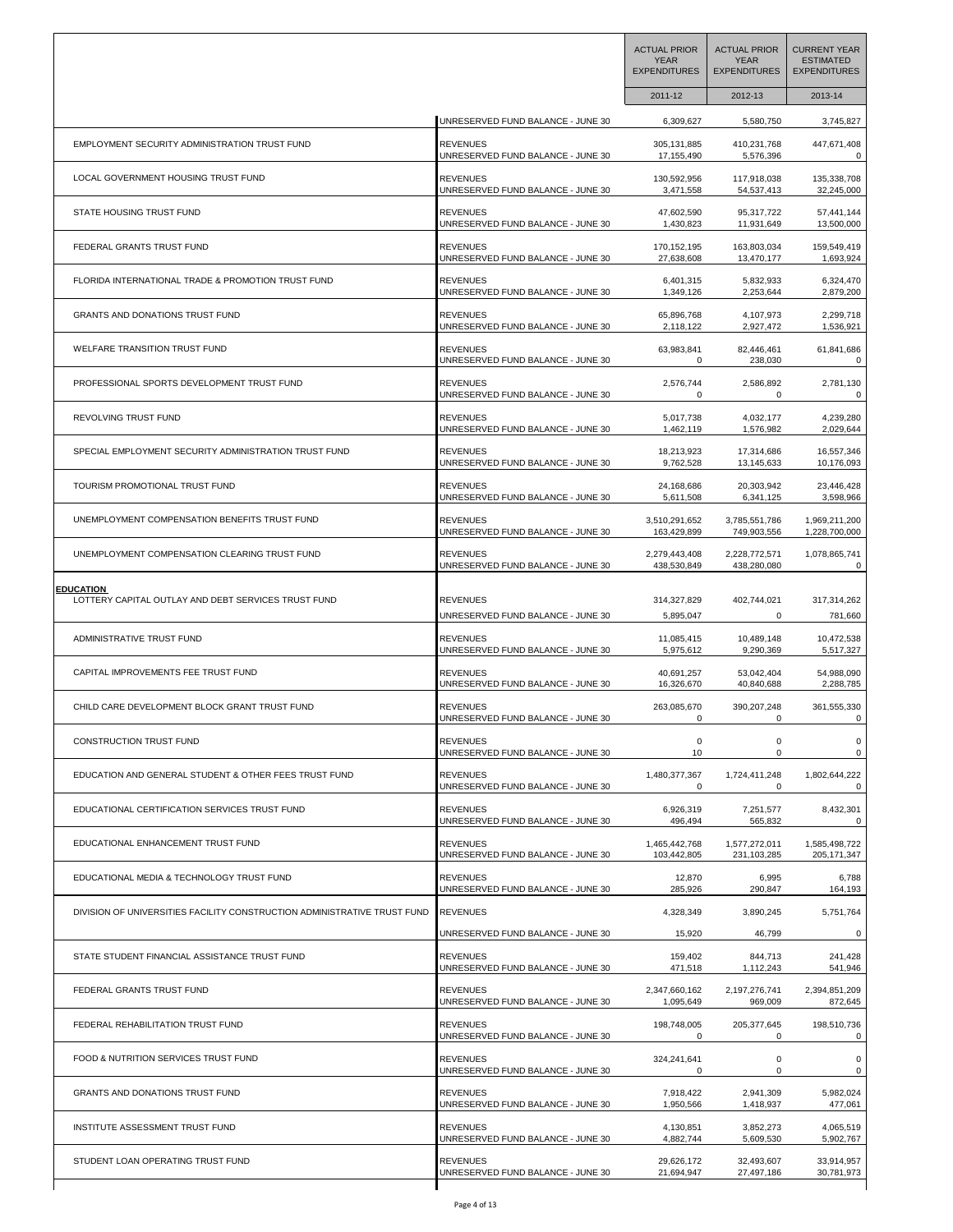|                                                                                          |                                   | <b>ACTUAL PRIOR</b><br><b>YEAR</b><br><b>EXPENDITURES</b> | <b>ACTUAL PRIOR</b><br><b>YEAR</b><br><b>EXPENDITURES</b> | <b>CURRENT YEAR</b><br><b>ESTIMATED</b><br><b>EXPENDITURES</b> |
|------------------------------------------------------------------------------------------|-----------------------------------|-----------------------------------------------------------|-----------------------------------------------------------|----------------------------------------------------------------|
|                                                                                          |                                   | 2011-12                                                   | 2012-13                                                   | 2013-14                                                        |
| <b>WELFARE TRANSITION TRUST FUND</b>                                                     | <b>REVENUES</b>                   | 77,825,205                                                | 98,277,590                                                | 98,277,590                                                     |
|                                                                                          | UNRESERVED FUND BALANCE - JUNE 30 | 256,416                                                   | 209,641                                                   | 0                                                              |
| NURSING STUDENT LOAN FORGIVENESS TRUST FUND                                              | <b>REVENUES</b>                   | 0                                                         | 1,710,909                                                 | 1,496,211                                                      |
|                                                                                          | UNRESERVED FUND BALANCE - JUNE 30 | 0                                                         | 1,333,068                                                 | 1,743,762                                                      |
| OPERATING TRUST FUND                                                                     | <b>REVENUES</b>                   | 1,488,679                                                 | 1,499,260                                                 | 1,168,664                                                      |
|                                                                                          | UNRESERVED FUND BALANCE - JUNE 30 | 912,022                                                   | 915,219                                                   | 1,143,786                                                      |
| OPERATIONS AND MAINTENANCE TRUST FUND                                                    | <b>REVENUES</b>                   | 7,994                                                     | 4,290                                                     | 4,280                                                          |
|                                                                                          | UNRESERVED FUND BALANCE - JUNE 30 | 19,446                                                    | 22,762                                                    | 7,019                                                          |
| PHOSPHATE RESEARCH TRUST FUND                                                            | <b>REVENUES</b>                   | 1,920,781                                                 | 2,056,079                                                 | 2,121,000                                                      |
|                                                                                          | UNRESERVED FUND BALANCE - JUNE 30 | 8,527,768                                                 | 8,208,903                                                 | 5,272,628                                                      |
| STATE SCHOOL TRUST FUND                                                                  | <b>REVENUES</b>                   | 303,437,513                                               | 153,387,143                                               | 217,169,968                                                    |
|                                                                                          | UNRESERVED FUND BALANCE - JUNE 30 | 78,955,496                                                | 67,845,778                                                | 80,145,778                                                     |
| PUBLIC EDUCATION CAPITAL OUTLAY & DEBT SERVICE TRUST FUND                                | <b>REVENUES</b>                   | 1,386,726,236                                             | 1,026,837,518                                             | 1,355,520,126                                                  |
|                                                                                          | UNRESERVED FUND BALANCE - JUNE 30 | 41,481,254                                                | 36,757,492                                                | 163,811,833                                                    |
| SCHOOL DISTRICT & COMMUNITY COLLEGE DISTRICT CAPITAL OUTLAY & DEBT<br>SERVICE TRUST FUND | <b>REVENUES</b>                   | 120,551,902                                               | 123,409,829                                               | 120,710,101                                                    |
| SOPHOMORE LEVEL TEST TRUST FUND                                                          | UNRESERVED FUND BALANCE - JUNE 30 | 480,713                                                   | 2,302,124                                                 | $\mathbf 0$                                                    |
|                                                                                          | <b>REVENUES</b>                   | 2,035                                                     | $\mathbf{1}$                                              | 0                                                              |
|                                                                                          | UNRESERVED FUND BALANCE - JUNE 30 | 0                                                         | 0                                                         | 0                                                              |
| STUDENT LOAN GUARANTY RESERVE TRUST FUND                                                 | <b>REVENUES</b>                   | 187,609,778                                               | 186,093,602                                               | 175,160,531                                                    |
|                                                                                          | UNRESERVED FUND BALANCE - JUNE 30 | 22,288,048                                                | 19,357,778                                                | 15,686,283                                                     |
| TEACHER CERTIFICATIN EXAMINATION TRUST FUND                                              | <b>REVENUES</b>                   | 11,867,373                                                | 12,446,397                                                | 12,073,004                                                     |
|                                                                                          | UNRESERVED FUND BALANCE - JUNE 30 | 6,800,898                                                 | 9,464,577                                                 | 7,739,255                                                      |
| WORKING CAPITAL TRUST FUND                                                               | <b>REVENUES</b>                   | 7,697,531                                                 | 9,111,066                                                 | 10,651,480                                                     |
|                                                                                          | UNRESERVED FUND BALANCE - JUNE 30 | 1,599,627                                                 | 992,304                                                   | 1,302,480                                                      |
| WORKERS' COMPENSATION ADMINISTRATION TRUST FUND                                          | <b>REVENUES</b>                   | 2,552,533                                                 | 39,170                                                    | 0                                                              |
|                                                                                          | UNRESERVED FUND BALANCE - JUNE 30 | 61,144                                                    | $\Omega$                                                  | 0                                                              |
| <b>ELDER AFFAIRS</b>                                                                     | <b>REVENUES</b>                   | 3,422,175                                                 | 2,649,732                                                 | 2,535,779                                                      |
| ADMINISTRATIVE TRUST FUND                                                                | UNRESERVED FUND BALANCE - JUNE 30 | 2,248,955                                                 | 1,335,933                                                 | 289,035                                                        |
| TOBACCO SETTLEMENT TRUST FUND                                                            | <b>REVENUES</b>                   | 4,000,000                                                 | 0                                                         | 0                                                              |
|                                                                                          | UNRESERVED FUND BALANCE - JUNE 30 | 0                                                         | 0                                                         | 0                                                              |
| FEDERAL GRANTS TRUST FUND                                                                | <b>REVENUES</b>                   | 115,867,374                                               | 120,975,566                                               | 118,501,475                                                    |
|                                                                                          | UNRESERVED FUND BALANCE - JUNE 30 | 1,138,225                                                 | 1,386,545                                                 | 0                                                              |
| GRANTS AND DONATIONS TRUST FUND                                                          | <b>REVENUES</b>                   | 8,909                                                     | 651                                                       | 651                                                            |
|                                                                                          | UNRESERVED FUND BALANCE - JUNE 30 | 56,025                                                    | 56,624                                                    | 34,523                                                         |
| OPERATIONS AND MAINTENANCE TRUST FUND                                                    | REVENUES                          | 14,956,910                                                | 15,643,093                                                | 17,700,296                                                     |
|                                                                                          | UNRESERVED FUND BALANCE - JUNE 30 | 1,644,849                                                 | 1,624,916                                                 | 0                                                              |
| <b>ENVIRONMENTAL PROTECTION</b><br>ADMINISTRATIVE TRUST FUND                             | <b>REVENUES</b>                   | 23,316,985                                                | 23,831,792                                                | 24,359,501                                                     |
|                                                                                          | UNRESERVED FUND BALANCE - JUNE 30 | 1,009,553                                                 | 962,602                                                   | 0                                                              |
| AIR POLLUTION CONTROL TRUST FUND                                                         | <b>REVENUES</b>                   | 28,466,896                                                | 27,411,609                                                | 26,461,248                                                     |
|                                                                                          | UNRESERVED FUND BALANCE - JUNE 30 | 8,206,897                                                 | 9,542,061                                                 | 7,330,841                                                      |
| DRINKING WATER REVOLVNG LOAN TRUST FUND                                                  | <b>REVENUES</b>                   | 105,274,499                                               | 100,334,603                                               | 67,288,488                                                     |
|                                                                                          | UNRESERVED FUND BALANCE - JUNE 30 | 0                                                         | 2,812,097                                                 | 153,527                                                        |
| ENVIRONMENTAL LAB TRUST FUND                                                             | <b>REVENUES</b>                   | 7,348,413                                                 | 7,156,065                                                 | 8,209,450                                                      |
|                                                                                          | UNRESERVED FUND BALANCE - JUNE 30 | 675,726                                                   | 332,272                                                   | $\mathbf{0}$                                                   |
| COASTAL PROTECTION TRUST FUND                                                            | <b>REVENUES</b>                   | 116,596,992                                               | 121,051,291                                               | 18,401,522                                                     |
|                                                                                          | UNRESERVED FUND BALANCE - JUNE 30 | 2,282,672                                                 | 1,564,278                                                 | 1,009,995                                                      |
| CONSERVATION AND RECREATION LANDS TRUST FUND                                             | <b>REVENUES</b>                   | 49,655,918                                                | 62,440,587                                                | 67,030,000                                                     |
|                                                                                          | UNRESERVED FUND BALANCE - JUNE 30 | 9,969,820                                                 | 22,857,447                                                | 20,031,497                                                     |
| ECOSYSTEM MANAGEMENT & RESTORATION TRUST FUND                                            | <b>REVENUES</b>                   | 11,205,722                                                | 13,987,787                                                | 20,745,000                                                     |
|                                                                                          | UNRESERVED FUND BALANCE - JUNE 30 | 13,297,874                                                | 16,423,564                                                | 7,526,968                                                      |
| INLAND PROTECTION TRUST FUND                                                             | <b>REVENUES</b>                   | 193,086,057                                               | 203,329,958                                               | 194,400,000                                                    |
|                                                                                          | UNRESERVED FUND BALANCE - JUNE 30 | 4,858,165                                                 | 18,217,774                                                | 8,594,621                                                      |
| SAVE OUR EVERGLADES TRUST FUND                                                           | <b>REVENUES</b>                   | 16,998,583                                                | 87,723,641                                                | 90,396,721                                                     |
|                                                                                          | UNRESERVED FUND BALANCE - JUNE 30 | 2,072,991                                                 | 2,115,131                                                 | 626,164                                                        |
| FLORIDA COMMUNITIES TRUST FUND                                                           | <b>REVENUES</b>                   | 615,074                                                   | 288                                                       | 150                                                            |
|                                                                                          | UNRESERVED FUND BALANCE - JUNE 30 | 598,661                                                   | 73,644                                                    | 73,782                                                         |
| FEDERAL GRANTS TRUST FUND                                                                | <b>REVENUES</b>                   | 145,393,683                                               | 145,617,079                                               | 93,844,106                                                     |
|                                                                                          | UNRESERVED FUND BALANCE - JUNE 30 | 4,408,903                                                 | 52,762,051                                                | 46,710,545                                                     |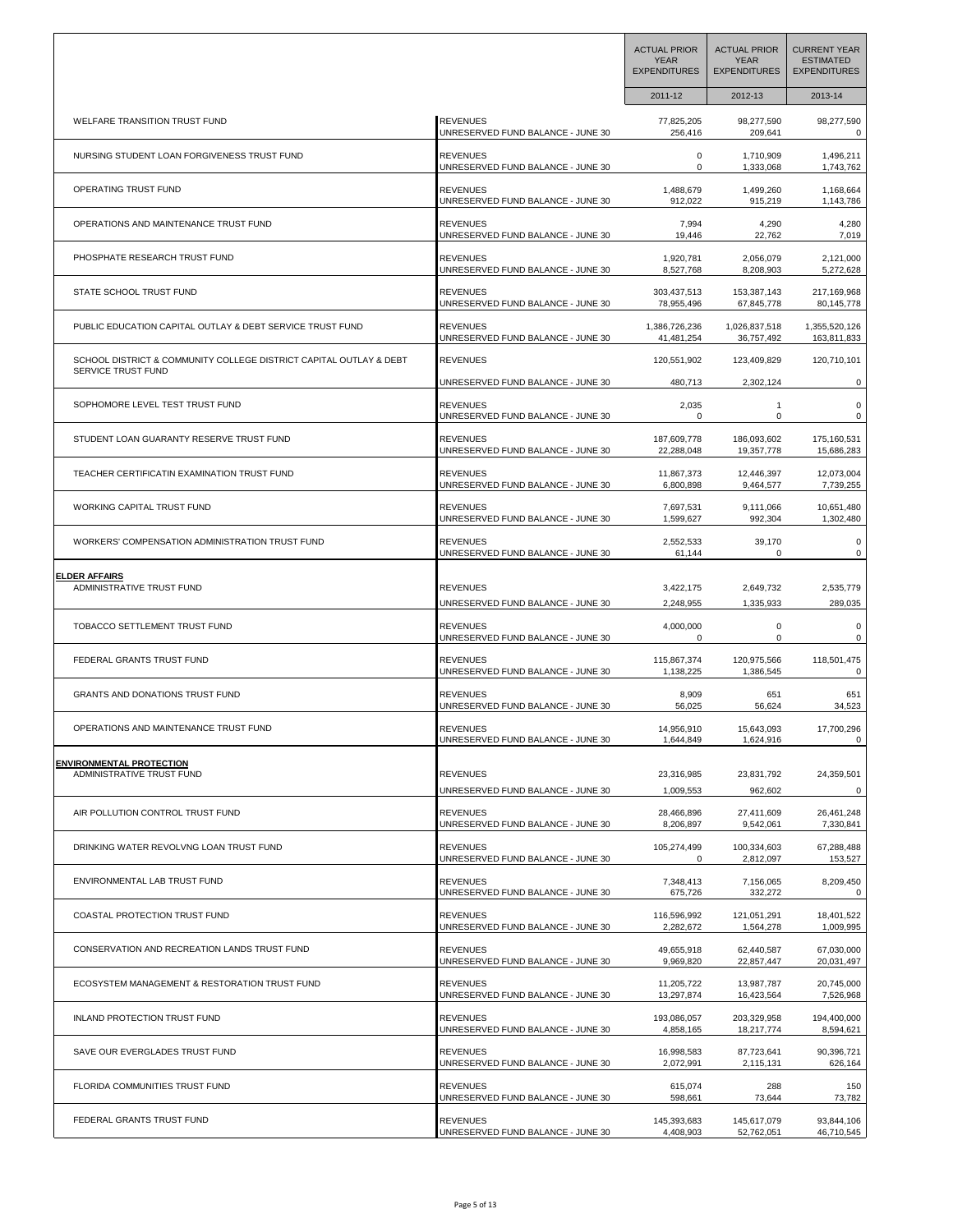|                                                                                    |                                                      | <b>ACTUAL PRIOR</b><br><b>YEAR</b><br><b>EXPENDITURES</b> | <b>ACTUAL PRIOR</b><br><b>YEAR</b><br><b>EXPENDITURES</b> | <b>CURRENT YEAR</b><br><b>ESTIMATED</b><br><b>EXPENDITURES</b> |
|------------------------------------------------------------------------------------|------------------------------------------------------|-----------------------------------------------------------|-----------------------------------------------------------|----------------------------------------------------------------|
|                                                                                    |                                                      | 2011-12                                                   | 2012-13                                                   | 2013-14                                                        |
| FLORIDA PRESERVATION 2000 TRUST FUND                                               | <b>REVENUES</b>                                      | 0                                                         | 19,350                                                    | 0                                                              |
|                                                                                    | UNRESERVED FUND BALANCE - JUNE 30                    | $\mathbf 0$                                               | 23,500                                                    | 23,500                                                         |
| GRANTS AND DONATIONS TRUST FUND                                                    | <b>REVENUES</b>                                      | 15,004,315                                                | 12,980,561                                                | 3,068,778                                                      |
|                                                                                    | UNRESERVED FUND BALANCE - JUNE 30                    | 917,161                                                   | 915,606                                                   | 0                                                              |
| <b>FLORIDA FOREVER TRUST FUND</b>                                                  | <b>REVENUES</b>                                      | 4,981,677                                                 | 2,162,017                                                 | 61,250,000                                                     |
|                                                                                    | UNRESERVED FUND BALANCE - JUNE 30                    | 35,917,535                                                | 7,226,761                                                 | 3,827,991                                                      |
| FLORIDA FOREVER PROGRAM TRUST FUND                                                 | <b>REVENUES</b><br>UNRESERVED FUND BALANCE - JUNE 30 | 24,708,356                                                | 7,123,949<br>$\Omega$                                     | 0<br>0                                                         |
| INTERNAL IMPROVEMENT TRUST FUND                                                    | <b>REVENUES</b>                                      | 21,843,823                                                | 26,816,976                                                | 21,569,712                                                     |
|                                                                                    | UNRESERVED FUND BALANCE - JUNE 30                    | 10,976,217                                                | 17,392,673                                                | 11,915,286                                                     |
| LAND ACQUISITION TRUST FUND                                                        | <b>REVENUES</b>                                      | 511,014,409                                               | 493,893,103                                               | 243,912,245                                                    |
|                                                                                    | UNRESERVED FUND BALANCE - JUNE 30                    | 56,634,658                                                | 37,243,983                                                | 13,596,939                                                     |
| MINERALS TRUST FUND                                                                | <b>REVENUES</b>                                      | 3,302,326                                                 | 3,711,265                                                 | 3,564,092                                                      |
|                                                                                    | UNRESERVED FUND BALANCE - JUNE 30                    | 1,907,577                                                 | 2,986,637                                                 | 3,699,779                                                      |
| NON-MANDATORY LAND RECLAMATION TRUST FUND                                          | <b>REVENUES</b>                                      | 3,131,919                                                 | 2,747,988                                                 | 2,709,000                                                      |
|                                                                                    | UNRESERVED FUND BALANCE - JUNE 30                    | 10,395,209                                                | 10,353,669                                                | 6,550,285                                                      |
| PERMIT FEE TRUST FUND                                                              | <b>REVENUES</b>                                      | 12,815,034                                                | 13,603,796                                                | 11,945,000                                                     |
|                                                                                    | UNRESERVED FUND BALANCE - JUNE 30                    | 2,301,579                                                 | 5,213,302                                                 | 4,683,901                                                      |
| WATER PROTECTION AND SUSTAINABILITY TRUST FUND                                     | <b>REVENUES</b>                                      | 788,454                                                   | 551,236                                                   | 300,000                                                        |
|                                                                                    | UNRESERVED FUND BALANCE - JUNE 30                    | 21,522                                                    | 0                                                         | 0                                                              |
| SOLID WASTE MANAGEMENT TRUST FUND                                                  | <b>REVENUES</b>                                      | 17,516,497                                                | 18,444,523                                                | 19,609,111                                                     |
|                                                                                    | UNRESERVED FUND BALANCE - JUNE 30                    | 5,898,490                                                 | 6,267,577                                                 | 853,785                                                        |
| WASTEWATER TREATMENT AND STORMWATER MANAGEMENT REVOLVING LOAN<br><b>TRUST FUND</b> | <b>REVENUES</b>                                      | 152,638,342                                               | 150,413,064                                               | 136,530,429                                                    |
| STATE PARK TRUST FUND                                                              | UNRESERVED FUND BALANCE - JUNE 30                    | 0                                                         | 19,620,682                                                | 22,440,481                                                     |
|                                                                                    | <b>REVENUES</b>                                      | 83,588,873                                                | 85,373,959                                                | 88,885,965                                                     |
| WATER MANAGEMENT LANDS TRUST FUND                                                  | UNRESERVED FUND BALANCE - JUNE 30                    | 2,509,737                                                 | 2,481,491                                                 | 0                                                              |
|                                                                                    | <b>REVENUES</b>                                      | 49,598,185                                                | 62,915,145                                                | 62,090,000                                                     |
| WATER QUALITY ASSURANCE TRUST FUND                                                 | UNRESERVED FUND BALANCE - JUNE 30                    | 13,601,474                                                | 19,277,405                                                | 7,427,959                                                      |
|                                                                                    | <b>REVENUES</b>                                      | 35,518,609                                                | 38,762,000                                                | 36,410,185                                                     |
| WORKING CAPITAL TRUST FUND                                                         | UNRESERVED FUND BALANCE - JUNE 30                    | 4,626,139                                                 | 8,572,956                                                 | 9,878,280                                                      |
|                                                                                    | <b>REVENUES</b>                                      | 10,687,586                                                | 10,003,409                                                | 12,718,478                                                     |
| <b>FINANCIAL SERVICES</b>                                                          | UNRESERVED FUND BALANCE - JUNE 30                    | 854,024                                                   | 503,583                                                   | 0                                                              |
| UNCLAIMED PROPERTY TRUST FUND                                                      | <b>REVENUES</b>                                      | 419,297,940                                               | 548,086,613                                               | 579,053,275                                                    |
|                                                                                    | UNRESERVED FUND BALANCE - JUNE 30                    | 9,154,216                                                 | 17,997,153                                                | 13,710,286                                                     |
| ADMINISTRATIVE TRUST FUND                                                          | <b>REVENUES</b>                                      | 47,878,271                                                | 46,824,215                                                | 56,899,006                                                     |
|                                                                                    | UNRESERVED FUND BALANCE - JUNE 30                    | 2,027,951                                                 | 2,491,269                                                 | 3,194,388                                                      |
| ANTI-FRAUD TRUST FUND                                                              | <b>REVENUES</b>                                      | 6.124.757                                                 | 2.833.303                                                 | 815,000                                                        |
|                                                                                    | UNRESERVED FUND BALANCE - JUNE 30                    | 6,568,851                                                 | 6,122,880                                                 | 3,475,597                                                      |
| STATE RISK MANAGEMENT TRUST FUND                                                   | <b>REVENUES</b>                                      | 192,018,445                                               | 193,681,627                                               | 193,100,100                                                    |
|                                                                                    | UNRESERVED FUND BALANCE - JUNE 30                    | 13,555,893                                                | 26,557,641                                                | 17,844,472                                                     |
| FEDERAL GRANTS TRUST FUND                                                          | <b>REVENUES</b>                                      | 2,351,110                                                 | 2.768.131                                                 | 4,278,935                                                      |
|                                                                                    | UNRESERVED FUND BALANCE - JUNE 30                    | 516,498                                                   | 1,167,448                                                 | 2,589,057                                                      |
| FINANCIAL INSTITUTIONS REGULATORY TRUST FUND                                       | <b>REVENUES</b>                                      | 15,782,746                                                | 15,398,977                                                | 15,064,212                                                     |
|                                                                                    | UNRESERVED FUND BALANCE - JUNE 30                    | 21,566,141                                                | 20,469,987                                                | 18,532,388                                                     |
| PRISON INDUSTRIES TRUST FUND                                                       | <b>REVENUES</b>                                      | 895,423                                                   | 1,031,553                                                 | 752,000                                                        |
|                                                                                    | UNRESERVED FUND BALANCE - JUNE 30                    | 365,055                                                   | 646,680                                                   | 648,514                                                        |
| INSURANCE REGULATORY TRUST FUND                                                    | <b>REVENUES</b>                                      | 139,239,823                                               | 139,654,742                                               | 129,015,214                                                    |
|                                                                                    | UNRESERVED FUND BALANCE - JUNE 30                    | 103,333,153                                               | 123,413,667                                               | 117,264,765                                                    |
| REGULATORY TRUST FUND                                                              | <b>REVENUES</b>                                      | 35,299,918                                                | 38,775,751                                                | 36,752,734                                                     |
|                                                                                    | UNRESERVED FUND BALANCE - JUNE 30                    | 33,776,740                                                | 42,847,497                                                | 44,129,275                                                     |
| FEDERAL LAW ENFORCEMENT TRUST FUND                                                 | <b>REVENUES</b>                                      | 909,025                                                   | 1,194,359                                                 | 540,000                                                        |
|                                                                                    | UNRESERVED FUND BALANCE - JUNE 30                    | 1,382,788                                                 | 2,524,650                                                 | 2,791,492                                                      |
| TREASURY ADMINISTRATIVE INVESTMENT TRUST FUND                                      | <b>REVENUES</b>                                      | 18,040,427                                                | 18,122,798                                                | 19,250,468                                                     |
|                                                                                    | UNRESERVED FUND BALANCE - JUNE 30                    | 1,319,223                                                 | 1,501,233                                                 | 750,000                                                        |
| WORKERS' COMPENSATION ADMINISTRATION TRUST FUND                                    | <b>REVENUES</b>                                      | 68,291,597                                                | 93,084,486                                                | 91,471,331                                                     |
|                                                                                    | UNRESERVED FUND BALANCE - JUNE 30                    | 85,177,310                                                | 102,109,565                                               | 106,578,607                                                    |
| WORKERS' COMPENSATION SPECIAL DISABILITY TRUST FUND                                | <b>REVENUES</b>                                      | 44,556,390                                                | 46,739,098                                                | 45,111,000                                                     |
|                                                                                    | UNRESERVED FUND BALANCE - JUNE 30                    | 144,373,397                                               | 132,201,879                                               | 116,936,564                                                    |
| FISH AND WILDLIFE CONSERVATION COMMISSION<br>ADMINISTRATIVE TRUST FUND             | <b>REVENUES</b>                                      | 14,714,944                                                | 14,883,101                                                | 16,719,884                                                     |
|                                                                                    | UNRESERVED FUND BALANCE - JUNE 30                    | 243,553                                                   | 76,162                                                    | 136,773                                                        |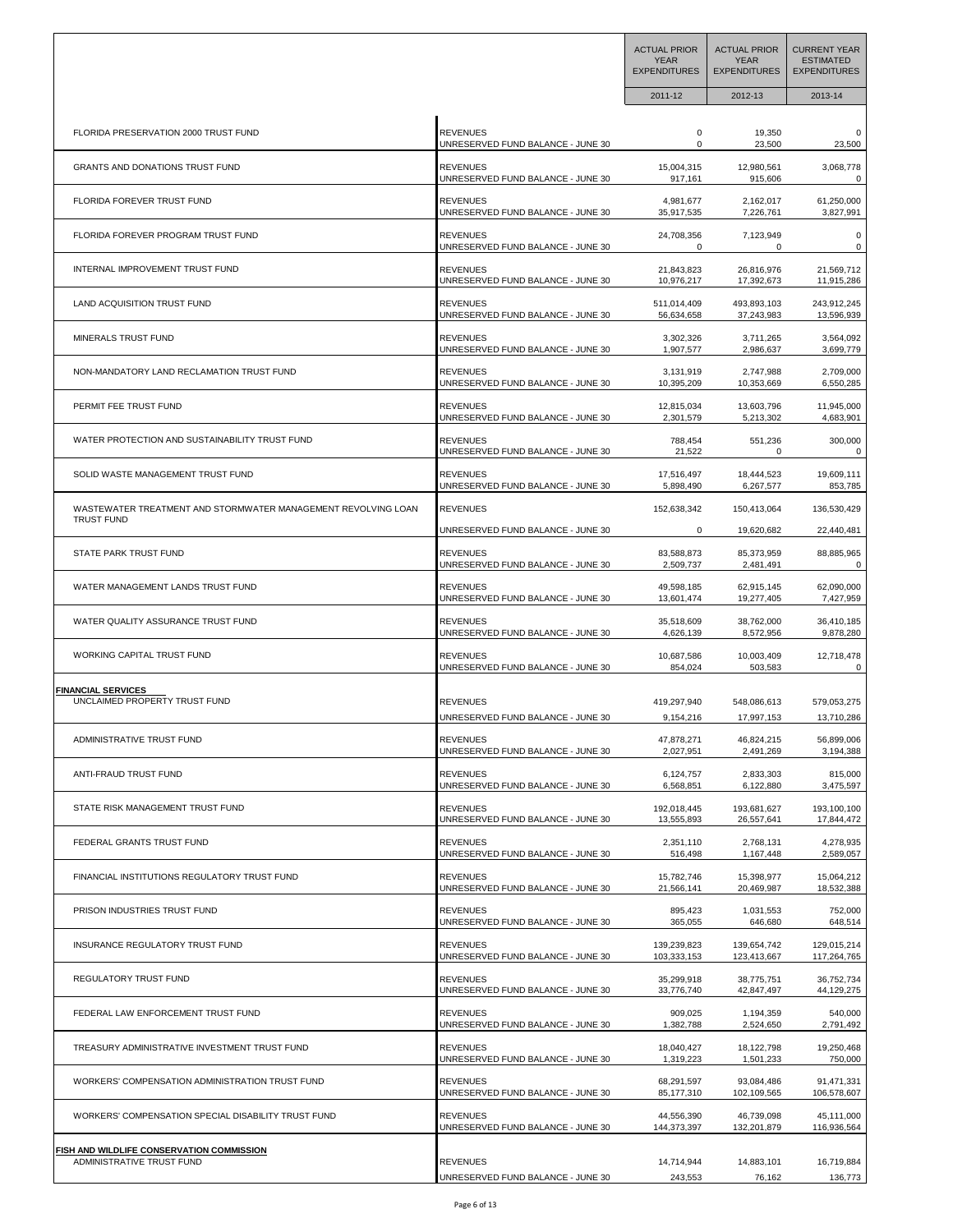|                                                             |                                   | <b>ACTUAL PRIOR</b><br><b>YEAR</b><br><b>EXPENDITURES</b> | <b>ACTUAL PRIOR</b><br><b>YEAR</b><br><b>EXPENDITURES</b> | <b>CURRENT YEAR</b><br><b>ESTIMATED</b><br><b>EXPENDITURES</b> |
|-------------------------------------------------------------|-----------------------------------|-----------------------------------------------------------|-----------------------------------------------------------|----------------------------------------------------------------|
|                                                             |                                   | 2011-12                                                   | 2012-13                                                   | 2013-14                                                        |
| INVASIVE PLANT CONTROL TRUST FUND                           | <b>REVENUES</b>                   | 35,291,021                                                | 43,198,553                                                | 42,576,214                                                     |
|                                                             | UNRESERVED FUND BALANCE - JUNE 30 | 2,707,887                                                 | 10,309,615                                                | 13,469,297                                                     |
| DEDICATED LICENSE TRUST FUND                                | <b>REVENUES</b>                   | 2,321,768                                                 | $\mathbf 0$                                               | $\pmb{0}$                                                      |
|                                                             | UNRESERVED FUND BALANCE - JUNE 30 | 4,834,014                                                 | 0                                                         | 0                                                              |
| FEDERAL GRANTS TRUST FUND                                   | <b>REVENUES</b>                   | 59,390,291                                                | 47,363,606                                                | 76,104,017                                                     |
|                                                             | UNRESERVED FUND BALANCE - JUNE 30 | 13,690,621                                                | 13,820,177                                                | 12,054,800                                                     |
| FLORIDA PANTHER RESEARCH AND MANAGEMENT TRUST FUND          | <b>REVENUES</b>                   | 1,254,115                                                 | 1,476,400                                                 | 1,532,541                                                      |
|                                                             | UNRESERVED FUND BALANCE - JUNE 30 | 2,646,114                                                 | 2,323,361                                                 | 2,387,716                                                      |
| <b>GRANTS AND DONATIONS TRUST FUND</b>                      | <b>REVENUES</b>                   | 73,260                                                    | 655,368                                                   | 1,625,555                                                      |
|                                                             | UNRESERVED FUND BALANCE - JUNE 30 | 510,108                                                   | 507,289                                                   | 507,289                                                        |
| FLORIDA FOREVER PROGRAM TRUST FUND                          | <b>REVENUES</b>                   | 1,731,545                                                 | 988,904                                                   | 0                                                              |
|                                                             | UNRESERVED FUND BALANCE - JUNE 30 | 0                                                         | $\Omega$                                                  | 0                                                              |
| LAND ACQUISITION TRUST FUND                                 | <b>REVENUES</b>                   | 608,176                                                   | 433,378                                                   | 450,000                                                        |
|                                                             | UNRESERVED FUND BALANCE - JUNE 30 | 25,464,763                                                | 23,317,130                                                | 19,835,526                                                     |
| LIFETIME FISH & WILDLIFE TRUST FUND                         | <b>REVENUES</b>                   | 1,722,936                                                 | 0                                                         | 0                                                              |
|                                                             | UNRESERVED FUND BALANCE - JUNE 30 | 11,475,883                                                | 0                                                         | 0                                                              |
| MARINE RESOURCES CONSERVATION TRUST FUND                    | <b>REVENUES</b>                   | 75,408,203                                                | 77,222,062                                                | 81,456,771                                                     |
|                                                             | UNRESERVED FUND BALANCE - JUNE 30 | 20,620,726                                                | 19,351,547                                                | 13,040,930                                                     |
| NON-GAME WILDLIFE TRUST FUND                                | <b>REVENUES</b>                   | 7,609,986                                                 | 7,844,247                                                 | 7,806,352                                                      |
|                                                             | UNRESERVED FUND BALANCE - JUNE 30 | 5,454,921                                                 | 6,609,752                                                 | 6,260,575                                                      |
| SAVE THE MANATEE TRUST FUND                                 | <b>REVENUES</b>                   | 3,850,598                                                 | 3,759,261                                                 | 3,817,865                                                      |
|                                                             | UNRESERVED FUND BALANCE - JUNE 30 | 1,083,670                                                 | 1,116,594                                                 | 733,725                                                        |
| STATE GAME TRUST FUND                                       | <b>REVENUES</b>                   | 40,696,846                                                | 48,699,390                                                | 50,531,641                                                     |
|                                                             | UNRESERVED FUND BALANCE - JUNE 30 | 15,337,503                                                | 17,632,083                                                | 12,984,824                                                     |
| CONSERVATION AND RECREATION LANDS PROGRAM TRUST FUND        | <b>REVENUES</b>                   | 12,407,431                                                | 13,318,782                                                | 13,965,727                                                     |
|                                                             | UNRESERVED FUND BALANCE - JUNE 30 | 1,629,387                                                 | 1,604,801                                                 | 507,912                                                        |
| <b>EXECUTIVE OFFICE OF THE GOVERNOR<sup>1</sup></b>         | REVENUES                          | 2,143,347                                                 | 3,066,081                                                 | 1,304,180                                                      |
| ADMINISTRATIVE TRUST FUND                                   | UNRESERVED FUND BALANCE - JUNE 30 | 1,229,112                                                 | 2,777,453                                                 | 1,303,960                                                      |
| ECONOMIC DEVELOPMENT TRUST FUND                             | <b>REVENUES</b>                   | 577,125                                                   | 0                                                         | 0                                                              |
|                                                             | UNRESERVED FUND BALANCE - JUNE 30 | 0                                                         | 0                                                         | 0                                                              |
| EMERGENCT MANAGEMENT PREPAREDNESS AND ASSISTANCE TRUST FUND | <b>REVENUES</b>                   | 17,306,374                                                | 13,171,420                                                | 15,104,178                                                     |
|                                                             | UNRESERVED FUND BALANCE - JUNE 30 | 7,411,531                                                 | 5,687,607                                                 | 6,892,804                                                      |
| FEDERAL GRANTS TRUST FUND                                   | <b>REVENUES</b>                   | 95,801,094                                                | 126,457,642                                               | 137,720,852                                                    |
|                                                             | UNRESERVED FUND BALANCE - JUNE 30 | 0                                                         | 0                                                         | 0                                                              |
| FLORIDA INTERNATIONAL TRADE & PROMOTION TRUST FUND          | <b>REVENUES</b>                   | 878,463                                                   | 0                                                         | 0                                                              |
|                                                             | UNRESERVED FUND BALANCE - JUNE 30 | 0                                                         | 0                                                         | 0                                                              |
| GRANTS AND DONATIONS TRUST FUND                             | <b>REVENUES</b>                   | 28,504,921                                                | 28,418,922                                                | 28,171,569                                                     |
|                                                             | UNRESERVED FUND BALANCE - JUNE 30 | 23,692,552                                                | 19,937,566                                                | 22,582,134                                                     |
| OPERATING TRUST FUND                                        | <b>REVENUES</b>                   | 3,137,172                                                 | 2,263,253                                                 | 2,300,000                                                      |
|                                                             | UNRESERVED FUND BALANCE - JUNE 30 | 1,293,591                                                 | 1,512,451                                                 | 1,596,591                                                      |
| PLANNING AND BUDGETING SYSTEM TRUST FUND                    | <b>REVENUES</b>                   | 5,136,200                                                 | 5,470,110                                                 | 5,500,000                                                      |
|                                                             | UNRESERVED FUND BALANCE - JUNE 30 | 3,350,098                                                 | 4,183,050                                                 | 3,916,345                                                      |
| PROFESSIONAL SPORTS DEVELOPMENT TRUST FUND                  | <b>REVENUES</b>                   | 692,831                                                   | $\mathsf 0$                                               | $\mathsf 0$                                                    |
|                                                             | UNRESERVED FUND BALANCE - JUNE 30 | 0                                                         | 0                                                         | 0                                                              |
| TOURISM PROMOTIONAL TRUST FUND                              | <b>REVENUES</b>                   | 3,259,058                                                 | $\mathsf 0$                                               | $\pmb{0}$                                                      |
|                                                             | UNRESERVED FUND BALANCE - JUNE 30 | 0                                                         | 0                                                         | 0                                                              |
| U.S. CONTRIBUTIONS TRUST FUND                               | <b>REVENUES</b>                   | 177,621,449                                               | 170,084,873                                               | 184,627,951                                                    |
|                                                             | UNRESERVED FUND BALANCE - JUNE 30 | 0                                                         | 0                                                         | 0                                                              |
| <b>HEALTH</b>                                               | <b>REVENUES</b>                   | 60,717,555                                                | 50,998,033                                                | 58,342,994                                                     |
| ADMINISTRATIVE TRUST FUND                                   | UNRESERVED FUND BALANCE - JUNE 30 | 17,872,916                                                | 9,208,390                                                 | 11,198,569                                                     |
| RAPE CRISIS PROGRAM TRUST FUND                              | <b>REVENUES</b>                   | 1,438,058                                                 | 1,433,884                                                 | 1,436,138                                                      |
|                                                             | UNRESERVED FUND BALANCE - JUNE 30 | 214,227                                                   | 184,534                                                   | 0                                                              |
| TOBACCO SETTLEMENT TRUST FUND                               | <b>REVENUES</b>                   | 104,573,118                                               | 90,004,593                                                | 91,643,872                                                     |
|                                                             | UNRESERVED FUND BALANCE - JUNE 30 | 0                                                         | 1,254,734                                                 | 0                                                              |
| COUNTY HEALTH DEPARTMENT TRUST FUND                         | <b>REVENUES</b>                   | 811,979,144                                               | 778,160,539                                               | 841,464,946                                                    |
|                                                             | UNRESERVED FUND BALANCE - JUNE 30 | 119,447,722                                               | 105,130,375                                               | 57,444,882                                                     |
| DONATIONS TRUST FUND                                        | <b>REVENUES</b>                   | 161,214,733                                               | 161,990,737                                               | 170,975,888                                                    |
|                                                             | UNRESERVED FUND BALANCE - JUNE 30 | 12,376,486                                                | 10,074,428                                                | 31,123,122                                                     |
| FLORIDA DRUG DEVICE & COSMETIC TRUST FUND                   | <b>REVENUES</b>                   | 609,976                                                   | $\mathsf 0$                                               | $\mathsf 0$                                                    |
|                                                             | UNRESERVED FUND BALANCE - JUNE 30 | 0                                                         | 0                                                         | 0                                                              |
|                                                             |                                   |                                                           |                                                           |                                                                |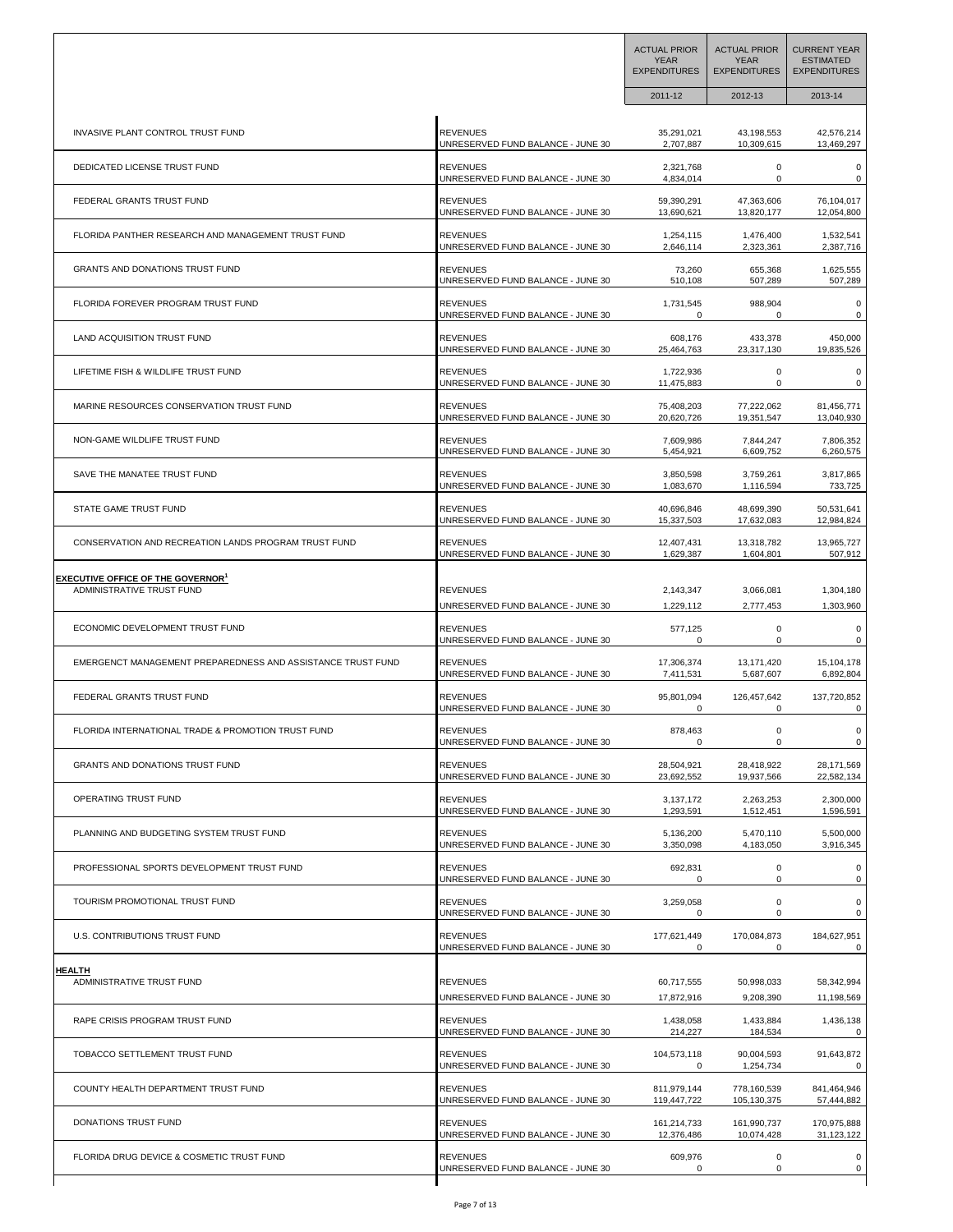|                                                          |                                   | <b>ACTUAL PRIOR</b><br><b>YEAR</b><br><b>EXPENDITURES</b> | <b>ACTUAL PRIOR</b><br><b>YEAR</b><br><b>EXPENDITURES</b> | <b>CURRENT YEAR</b><br><b>ESTIMATED</b><br><b>EXPENDITURES</b> |
|----------------------------------------------------------|-----------------------------------|-----------------------------------------------------------|-----------------------------------------------------------|----------------------------------------------------------------|
|                                                          |                                   | 2011-12                                                   | 2012-13                                                   | 2013-14                                                        |
| EMERGENCY MEDICAL SERVICES TRUST FUND                    | <b>REVENUES</b>                   | 14,527,941                                                | 27,788,819                                                | 22,009,130                                                     |
|                                                          | UNRESERVED FUND BALANCE - JUNE 30 | 6,638,599                                                 | 11,417,633                                                | 9,125,967                                                      |
| EPILEPSY SERVICES TRUST FUND                             | <b>REVENUES</b>                   | 1,397,751                                                 | 1,138,309                                                 | 1,641,690                                                      |
|                                                          | UNRESERVED FUND BALANCE - JUNE 30 | 653,930                                                   | 242,796                                                   | 224,754                                                        |
| BIOMEDICAL RESEARCH TRUST FUND                           | <b>REVENUES</b>                   | 27,428,831                                                | 27,401,663                                                | 29,092,223                                                     |
|                                                          | UNRESERVED FUND BALANCE - JUNE 30 | 3,992,409                                                 | 5,158,746                                                 | 8,674,726                                                      |
| FEDERAL GRANTS TRUST FUND                                | <b>REVENUES</b>                   | 743,423,993                                               | 730,100,647                                               | 708,857,945                                                    |
|                                                          | UNRESERVED FUND BALANCE - JUNE 30 | 6,586,391                                                 | 6,818,434                                                 | 0                                                              |
| <b>GRANTS AND DONATIONS TRUST FUND</b>                   | <b>REVENUES</b>                   | 21,760,706                                                | 25,829,746                                                | 27,335,581                                                     |
|                                                          | UNRESERVED FUND BALANCE - JUNE 30 | 9,046,043                                                 | 8,505,357                                                 | 8,224,131                                                      |
| MEDICAL QUALITY ASSURANCE TRUST FUND                     | <b>REVENUES</b>                   | 85,144,215                                                | 69,166,660                                                | 92,975,410                                                     |
|                                                          | UNRESERVED FUND BALANCE - JUNE 30 | 32,779,599                                                | 29,217,524                                                | 32,793,409                                                     |
| BRAIN & SPINAL CORD INJURY REHABILITATION TRUST FUND     | <b>REVENUES</b>                   | 26,440,717                                                | 15,571,787                                                | 11,396,558                                                     |
|                                                          | UNRESERVED FUND BALANCE - JUNE 30 | 25,156                                                    | 3,554,667                                                 | 2,214,636                                                      |
| WELFARE TRANSITION TRUST FUND                            | <b>REVENUES</b>                   | 0                                                         | 5,975,000                                                 | 0                                                              |
|                                                          | UNRESERVED FUND BALANCE - JUNE 30 | 0                                                         | 475,000                                                   | 0                                                              |
| MATERNAL AND CHILD HEALTH BLOCK GRANT TRUST FUND         | <b>REVENUES</b>                   | 14,711,466                                                | 14, 147, 053                                              | 17,561,505                                                     |
|                                                          | UNRESERVED FUND BALANCE - JUNE 30 | 149,796                                                   | 697,290                                                   | 0                                                              |
| NURSING STUDENT LOAN FORGIVENESS TRUST FUND              | <b>REVENUES</b>                   | 758,072                                                   | 21,760                                                    | 0                                                              |
|                                                          | UNRESERVED FUND BALANCE - JUNE 30 | 804,022                                                   | $\mathbf 0$                                               | 0                                                              |
| OPERATIONS AND MAINTENANCE TRUST FUND                    | <b>REVENUES</b>                   | 6,808,521                                                 | 3,000,308                                                 | 0                                                              |
|                                                          | UNRESERVED FUND BALANCE - JUNE 30 | 4,228,257                                                 | 4,949,116                                                 | 114,641                                                        |
| PLANNING AND EVALUATION TRUST FUND                       | <b>REVENUES</b>                   | 34,933,719                                                | 36,920,183                                                | 42,114,543                                                     |
|                                                          | UNRESERVED FUND BALANCE - JUNE 30 | 4,644,220                                                 | 3,071,068                                                 | 3,458,071                                                      |
| PREVENTIVE HEALTH SERVICES BLOCK GRANT TRUST FUND        | <b>REVENUES</b>                   | 305,904                                                   | 780,648                                                   | 1,230,223                                                      |
|                                                          | UNRESERVED FUND BALANCE - JUNE 30 | 339,574                                                   | 218,136                                                   | 0                                                              |
| RADIATION PROTECTION TRUST FUND                          | <b>REVENUES</b>                   | 9,531,648                                                 | 9,505,966                                                 | 10,514,745                                                     |
|                                                          | UNRESERVED FUND BALANCE - JUNE 30 | 2,853,639                                                 | 3,760,185                                                 | 3,829,570                                                      |
| SOCIAL SERVICES BLOCK GRANT TRUST FUND                   | <b>REVENUES</b>                   | 7,413,459                                                 | 7,376,558                                                 | 6,856,385                                                      |
|                                                          | UNRESERVED FUND BALANCE - JUNE 30 | 350,977                                                   | 393,467                                                   | 0                                                              |
| <b>U.S. TRUST FUND</b>                                   | <b>REVENUES</b>                   | 126,908,178                                               | 117,350,138                                               | 150,288,235                                                    |
|                                                          | UNRESERVED FUND BALANCE - JUNE 30 | 123,425                                                   | 920,225                                                   | 0                                                              |
| <b>HIWAY SAFETY AND MOTOR VEHICLES</b>                   | <b>REVENUES</b>                   | 417,088,408                                               | 423,266,296                                               | 432,363,462                                                    |
| HIGHWAY SAFETY OPERATING TRUST FUND                      | UNRESERVED FUND BALANCE - JUNE 30 | 54,512,232                                                | 93,792,447                                                | 63,238,248                                                     |
| FEDERAL GRANTS TRUST FUND                                | <b>REVENUES</b>                   | 2,690,183                                                 | 2,486,549                                                 | 2,269,038                                                      |
|                                                          | UNRESERVED FUND BALANCE - JUNE 30 | 2,127,446                                                 | 990,747                                                   | 0                                                              |
| GAS TAX COLLECTION TRUST FUND                            | <b>REVENUES</b>                   | 22,540,205                                                | 18,082,792                                                | 23.400.000                                                     |
|                                                          | UNRESERVED FUND BALANCE - JUNE 30 | 50,000                                                    | 50,000                                                    | 50,000                                                         |
| HIGHWAY PATROL INSURANCE TRUST FUND                      | <b>REVENUES</b>                   | 62,465                                                    | 0                                                         | $\mathbf 0$                                                    |
|                                                          | UNRESERVED FUND BALANCE - JUNE 30 | 325,995                                                   | 325,996                                                   | $\mathbf{1}$                                                   |
| <b>LAW ENFORCEMENT TRUST FUND</b>                        | <b>REVENUES</b>                   | 174,508                                                   | 545,427                                                   | 7,000                                                          |
|                                                          | UNRESERVED FUND BALANCE - JUNE 30 | 1,352,519                                                 | 1,240,110                                                 | 522,784                                                        |
| MOBILE HOME & RECREATIONAL VEHICLE PROTECTION TRUST FUND | <b>REVENUES</b>                   | 55,540                                                    | 56,527                                                    | 58,795                                                         |
|                                                          | UNRESERVED FUND BALANCE - JUNE 30 | 207,432                                                   | 234,058                                                   | 238,149                                                        |
| FEDERAL LAW ENFORCEMENT TRUST FUND                       | <b>REVENUES</b>                   | 2,198,920                                                 | 393,567                                                   | 18,000                                                         |
|                                                          | UNRESERVED FUND BALANCE - JUNE 30 | 2,168,348                                                 | 2,005,790                                                 | 828,020                                                        |
| <b>JUSTICE ADMINISTRATION</b>                            | <b>REVENUES</b>                   | 31,542,656                                                | 32,830,275                                                | 33,670,560                                                     |
| STATE ATTNYS REVENUE TRUST FUND                          | UNRESERVED FUND BALANCE - JUNE 30 | 45,994,162                                                | 49,059,462                                                | 37,917,174                                                     |
| PUBLIC DEFENDERS REVENUE TRUST FUND                      | <b>REVENUES</b>                   | 3,979,930                                                 | 4,012,977                                                 | 4,100,000                                                      |
|                                                          | UNRESERVED FUND BALANCE - JUNE 30 | 2,309,154                                                 | 2,999,109                                                 | 1,756,606                                                      |
| CAPITAL COLLATERAL REGIONAL TRUST FUND                   | <b>REVENUES</b>                   | 246,692                                                   | 918,896                                                   | 408,568                                                        |
|                                                          | UNRESERVED FUND BALANCE - JUNE 30 | 936,029                                                   | 1,762,349                                                 | 1,761,681                                                      |
| CHILD SUPPORT TRUST FUND                                 | <b>REVENUES</b>                   | 21,384,254                                                | 21,363,454                                                | 23,809,458                                                     |
|                                                          | UNRESERVED FUND BALANCE - JUNE 30 | 342,873                                                   | 179,941                                                   | 0                                                              |
| CIVIL RICO TRUST FUND                                    | <b>REVENUES</b>                   | 25,803                                                    | 9,659                                                     | 130,000                                                        |
|                                                          | UNRESERVED FUND BALANCE - JUNE 30 | 647,237                                                   | 565,774                                                   | 305,224                                                        |
| FORFEITURE AND INVESTIGATIVE SUPPORT TRUST FUND          | <b>REVENUES</b>                   | 2,685,905                                                 | 927,503                                                   | 1,304,775                                                      |
|                                                          | UNRESERVED FUND BALANCE - JUNE 30 | 3,240,999                                                 | 2,988,818                                                 | 2,194,356                                                      |
| GRANTS AND DONATIONS TRUST FUND                          | <b>REVENUES</b>                   | 24,090,104                                                | 23,118,427                                                | 27,084,413                                                     |
|                                                          | UNRESERVED FUND BALANCE - JUNE 30 | 14,447,948                                                | 13,170,081                                                | 8,128,095                                                      |
| INDIGENT CRIMINAL DEFENSE TRUST FUND                     | <b>REVENUES</b>                   | 15,241,443                                                | 14,686,833                                                | 18,415,087                                                     |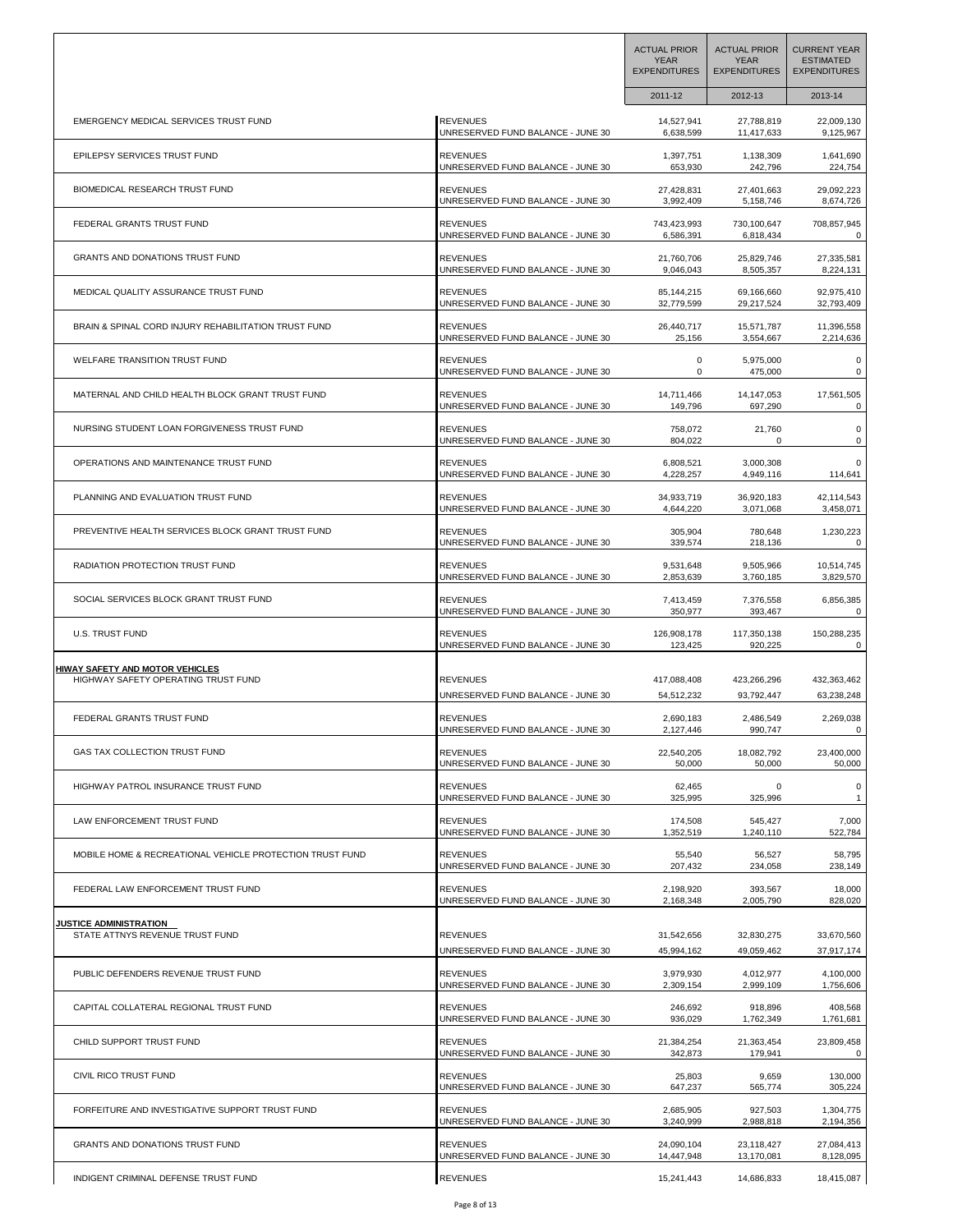|                                   | <b>ACTUAL PRIOR</b><br><b>YEAR</b><br><b>EXPENDITURES</b> | <b>ACTUAL PRIOR</b><br><b>YEAR</b><br><b>EXPENDITURES</b> | <b>CURRENT YEAR</b><br><b>ESTIMATED</b><br><b>EXPENDITURES</b> |
|-----------------------------------|-----------------------------------------------------------|-----------------------------------------------------------|----------------------------------------------------------------|
|                                   | 2011-12                                                   | 2012-13                                                   | 2013-14                                                        |
| UNRESERVED FUND BALANCE - JUNE 30 | 5,855,127                                                 | 5,864,322                                                 | 2,375,119                                                      |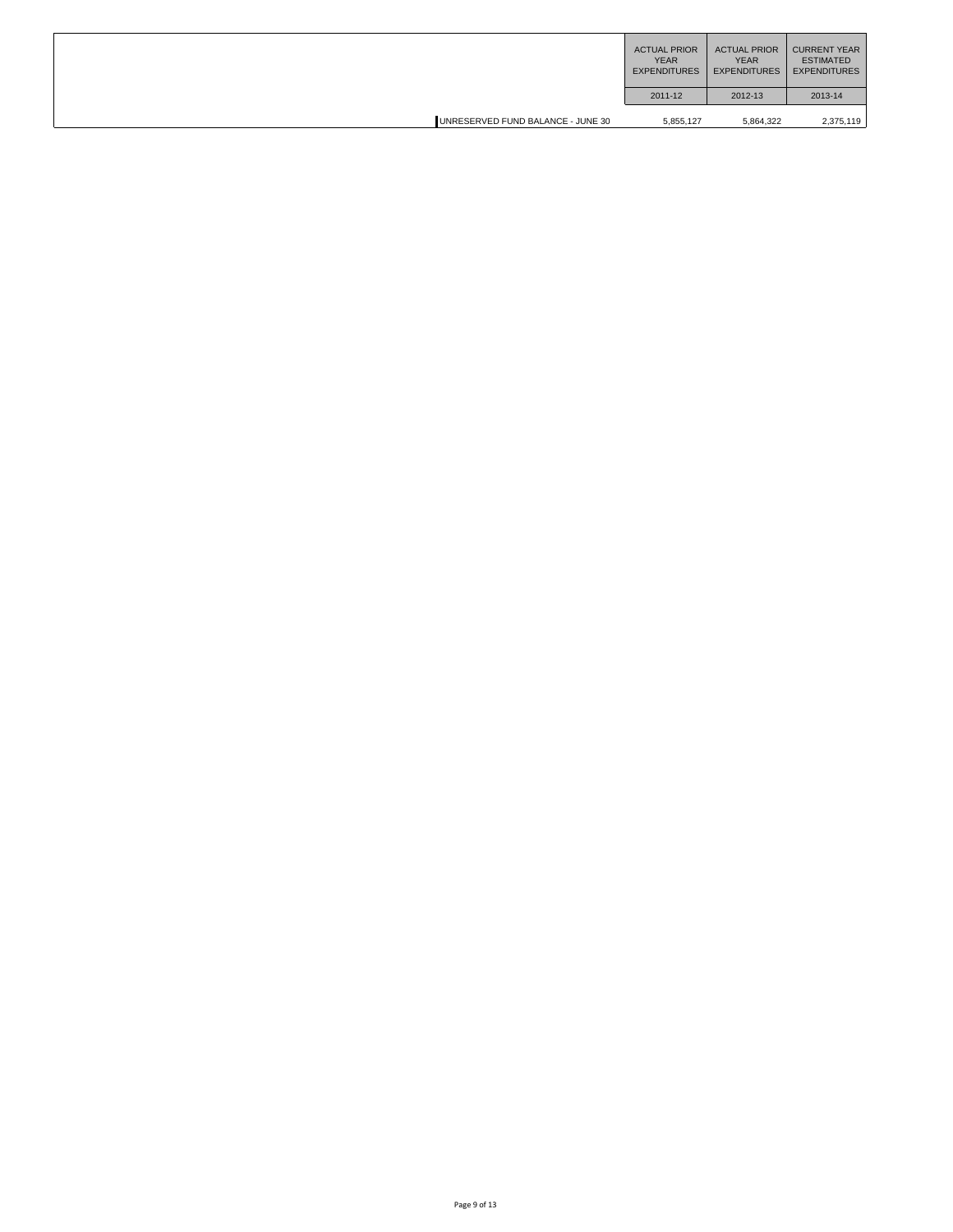|                                                                  |                                   | <b>ACTUAL PRIOR</b><br><b>YEAR</b><br><b>EXPENDITURES</b> | <b>ACTUAL PRIOR</b><br><b>YEAR</b><br><b>EXPENDITURES</b> | <b>CURRENT YEAR</b><br><b>ESTIMATED</b><br><b>EXPENDITURES</b> |
|------------------------------------------------------------------|-----------------------------------|-----------------------------------------------------------|-----------------------------------------------------------|----------------------------------------------------------------|
|                                                                  |                                   | 2011-12                                                   | 2012-13                                                   | 2013-14                                                        |
| INDIGENT CIVIL DEFENSE TRUST FUND                                | <b>REVENUES</b>                   | 70,893                                                    | 54,075                                                    | 90,792                                                         |
|                                                                  | UNRESERVED FUND BALANCE - JUNE 30 | 7,764                                                     | 52,165                                                    | 0                                                              |
| <u>JUVENILE JUSTICE</u>                                          | <b>REVENUES</b>                   | 306,427                                                   | 260,545                                                   | 714,894                                                        |
| ADMINISTRATIVE TRUST FUND                                        | UNRESERVED FUND BALANCE - JUNE 30 | 16,500                                                    | 169,483                                                   | 136,608                                                        |
| FEDERAL GRANTS TRUST FUND                                        | <b>REVENUES</b>                   | 6,322,515                                                 | 5,767,011                                                 | 10,950,436                                                     |
|                                                                  | UNRESERVED FUND BALANCE - JUNE 30 | 10,328,014                                                | 11,809,075                                                | 8,327,871                                                      |
| <b>GRANTS AND DONATIONS TRUST FUND</b>                           | <b>REVENUES</b>                   | 19,429,074                                                | 18,959,610                                                | 18,635,033                                                     |
|                                                                  | UNRESERVED FUND BALANCE - JUNE 30 | 10,284,859                                                | 12,043,379                                                | 3,046,031                                                      |
| JUVENILE CRIME PREVENTION AND EARLY INTERVENTION TRUST FUND      | <b>REVENUES</b>                   | 288,389                                                   | 267,174                                                   | 273,005                                                        |
|                                                                  | UNRESERVED FUND BALANCE - JUNE 30 | 673,071                                                   | 925,144                                                   | 763,406                                                        |
| JUVENILE JUSTICE TRAINING TRUST FUND                             | <b>REVENUES</b>                   | 1,852,311                                                 | 1,695,885                                                 | 1,552,669                                                      |
|                                                                  | UNRESERVED FUND BALANCE - JUNE 30 | 850,944                                                   | 1,030,462                                                 | 0                                                              |
| SOCIAL SERVICES BLOCK GRANT TRUST FUND                           | <b>REVENUES</b>                   | 50,055,753                                                | 49,890,208                                                | 45,989,804                                                     |
|                                                                  | UNRESERVED FUND BALANCE - JUNE 30 | 5,033,756                                                 | 8,709,717                                                 | 770,591                                                        |
| SHARED COUNTY/STATE JUVENILE DETENTION TRUST FUND                | <b>REVENUES</b>                   | 68,345,525                                                | 71,829,490                                                | 32,070,646                                                     |
|                                                                  | UNRESERVED FUND BALANCE - JUNE 30 | 3,149,740                                                 | 8,372,465                                                 | 0                                                              |
| <b>LAW ENFORCEMENT</b>                                           | <b>REVENUES</b>                   | 368,214                                                   | 271,144                                                   | 250,500                                                        |
| ADMINISTRATIVE TRUST FUND                                        | UNRESERVED FUND BALANCE - JUNE 30 | 2,302,468                                                 | 1,883,329                                                 | 1,006,150                                                      |
| CRIMINAL JUSTICE STANDARDS AND TRAINING TRUST FUND               | <b>REVENUES</b>                   | 12,449,410                                                | 11,810,252                                                | 11,722,718                                                     |
|                                                                  | UNRESERVED FUND BALANCE - JUNE 30 | 4,342,351                                                 | 3,042,695                                                 | 1,484,911                                                      |
| FEDERAL GRANTS TRUST FUND                                        | <b>REVENUES</b>                   | 60,975,942                                                | 49,630,612                                                | 37,005,406                                                     |
|                                                                  | UNRESERVED FUND BALANCE - JUNE 30 | 548,102                                                   | 2,263,180                                                 | 106,863                                                        |
| FORFEITURE AND INVESTIGATIVE SUPPORT TRUST FUND                  | <b>REVENUES</b>                   | 1,448,151                                                 | 2,391,433                                                 | 1,504,048                                                      |
|                                                                  | UNRESERVED FUND BALANCE - JUNE 30 | 1,629,803                                                 | 1,290,158                                                 | 814,508                                                        |
| <b>GRANTS AND DONATIONS TRUST FUND</b>                           | <b>REVENUES</b>                   | 41,562                                                    | 187,256                                                   | 10,000                                                         |
|                                                                  | UNRESERVED FUND BALANCE - JUNE 30 | 5,032                                                     | 5,081                                                     | 6,212                                                          |
| OPERATING TRUST FUND                                             | <b>REVENUES</b>                   | 83,372,456                                                | 89,619,205                                                | 94,050,944                                                     |
|                                                                  | UNRESERVED FUND BALANCE - JUNE 30 | 26,079,357                                                | 36,656,238                                                | 38,146,412                                                     |
| REVOLVING TRUST FUND                                             | <b>REVENUES</b>                   | 0                                                         | 0                                                         | 1,000,000                                                      |
|                                                                  | UNRESERVED FUND BALANCE - JUNE 30 | 0                                                         | 0                                                         | 0                                                              |
| FEDERAL LAW ENFORCEMENT TRUST FUND                               | <b>REVENUES</b>                   | 2,873,298                                                 | 634,552                                                   | 755,180                                                        |
|                                                                  | UNRESERVED FUND BALANCE - JUNE 30 | 4,201,925                                                 | 3,548,470                                                 | 2,313,565                                                      |
| EGAL AFFAIRS AND ATTORNEY GENERAL.                               | <b>REVENUES</b>                   | 3,722,368                                                 | 3,960,798                                                 | 5,100,910                                                      |
| ADMINISTRATIVE TRUST FUND                                        | UNRESERVED FUND BALANCE - JUNE 30 | 719,484                                                   | 897,148                                                   | 899,177                                                        |
| CRIMES COMPENSATION TRUST FUND                                   | <b>REVENUES</b>                   | 21,091,937                                                | 19,133,109                                                | 21.653.101                                                     |
|                                                                  | UNRESERVED FUND BALANCE - JUNE 30 | 12,731,700                                                | 15,656,992                                                | 4,742,774                                                      |
| CRIME STOPPERS TRUST FUND                                        | <b>REVENUES</b>                   | 4,517,776                                                 | 4,243,132                                                 | 4,364,626                                                      |
|                                                                  | UNRESERVED FUND BALANCE - JUNE 30 | 5,396,672                                                 | 6,209,692                                                 | 6,206,970                                                      |
| FEDERAL GRANTS TRUST FUND                                        | <b>REVENUES</b>                   | 47,327,139                                                | 44,313,609                                                | 44,669,592                                                     |
|                                                                  | UNRESERVED FUND BALANCE - JUNE 30 | 962,717                                                   | 1,003,696                                                 | 0                                                              |
| FLORIDA CRIME PREVENTION TRAINING INSTITUTE REVOLVING TRUST FUND | <b>REVENUES</b>                   | 481,071                                                   | 518,757                                                   | 544,695                                                        |
|                                                                  | UNRESERVED FUND BALANCE - JUNE 30 | 170,768                                                   | 199,770                                                   | 0                                                              |
| GRANTS AND DONATIONS TRUST FUND                                  | <b>REVENUES</b>                   | 90,150                                                    | 103,842                                                   | 445,309                                                        |
|                                                                  | UNRESERVED FUND BALANCE - JUNE 30 | 3,382,684                                                 | 3,179,719                                                 | 1,628,186                                                      |
| LEGAL SERVICES TRUST FUND                                        | <b>REVENUES</b>                   | 27,524,689                                                | 24,735,028                                                | 27,046,364                                                     |
|                                                                  | UNRESERVED FUND BALANCE - JUNE 30 | 1,588,178                                                 | 1,914,299                                                 | 0                                                              |
| LEGAL AFFAIRS REVOLVING TRUST FUND                               | <b>REVENUES</b>                   | 20,818,835                                                | 17, 135, 155                                              | 17,643,063                                                     |
|                                                                  | UNRESERVED FUND BALANCE - JUNE 30 | 23,529,239                                                | 22,285,237                                                | 22,095,157                                                     |
| MOTOR VEHICLE WARRANTY TRUST FUND                                | <b>REVENUES</b>                   | 1,571,291                                                 | 1,775,640                                                 | 1,864,416                                                      |
|                                                                  | UNRESERVED FUND BALANCE - JUNE 30 | 413,802                                                   | 953,608                                                   | 520,489                                                        |
| OPERATING TRUST FUND                                             | <b>REVENUES</b>                   | 25,733,880                                                | 44,962,703                                                | 8,833,015                                                      |
|                                                                  | UNRESERVED FUND BALANCE - JUNE 30 | 10,846,025                                                | 11,709,152                                                | 16,217,151                                                     |
| ELECTIONS COMMISSION TRUST FUND                                  | <b>REVENUES</b>                   | 2,373,164                                                 | 643,846                                                   | 2,388,302                                                      |
|                                                                  | UNRESERVED FUND BALANCE - JUNE 30 | 3,051,018                                                 | 2,492,126                                                 | 3,280,366                                                      |
| <b>LEGISLATIVE BRANCH</b>                                        | <b>REVENUES</b>                   | 205,025                                                   | 213,638                                                   | 216,961                                                        |
| EXECUTIVE BRANCH LOBBY REGISTRATION TRUST FUND                   | UNRESERVED FUND BALANCE - JUNE 30 | 934,759                                                   | 0                                                         | 0                                                              |
| <b>GRANTS AND DONATIONS TRUST FUND</b>                           | <b>REVENUES</b>                   | 1,319,227                                                 | 6,099,450                                                 | 1,949,817                                                      |
|                                                                  | UNRESERVED FUND BALANCE - JUNE 30 | 842,031                                                   | 0                                                         | 0                                                              |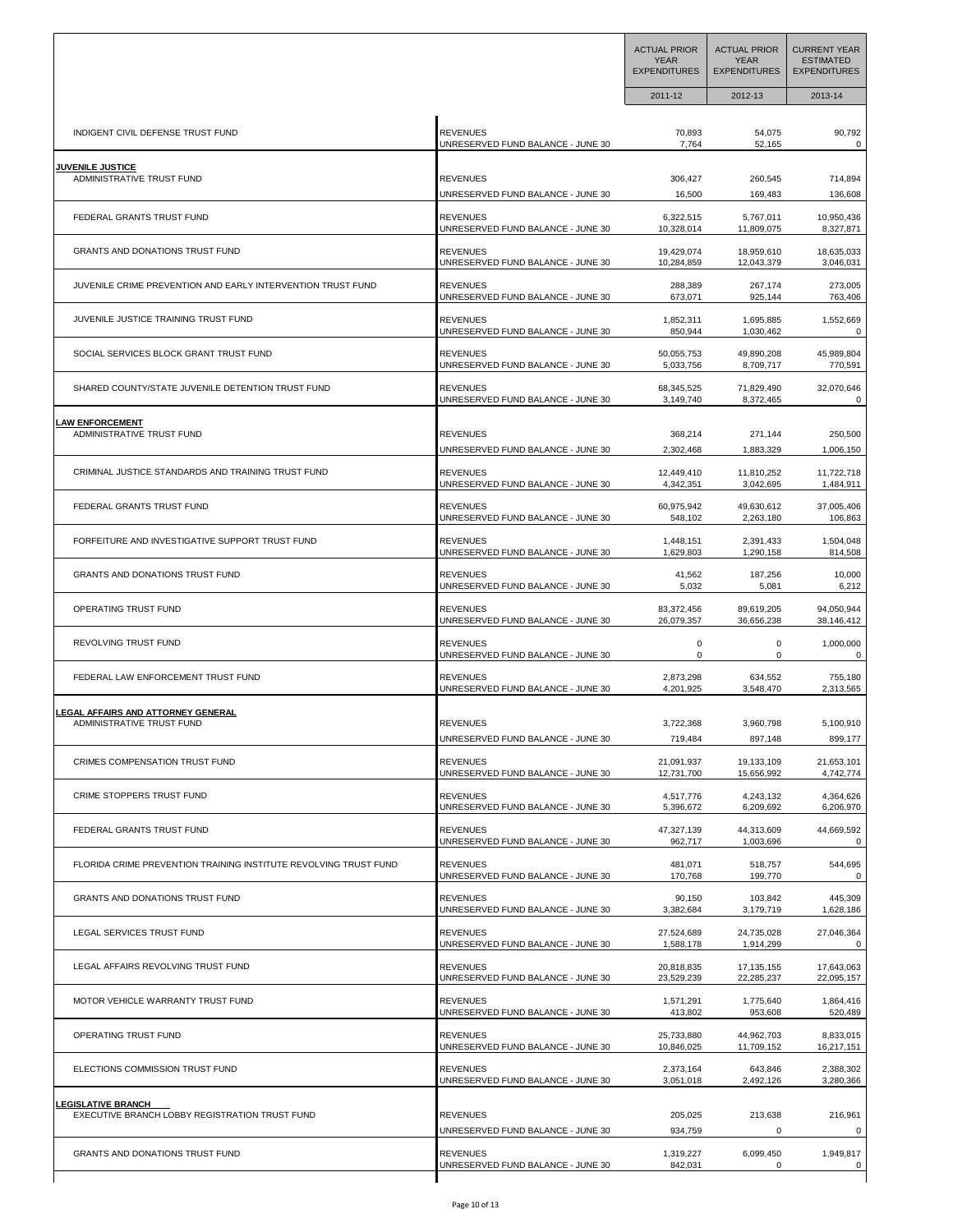|                                                    |                                   | <b>ACTUAL PRIOR</b><br><b>YEAR</b><br><b>EXPENDITURES</b> | <b>ACTUAL PRIOR</b><br><b>YEAR</b><br><b>EXPENDITURES</b> | <b>CURRENT YEAR</b><br><b>ESTIMATED</b><br><b>EXPENDITURES</b> |
|----------------------------------------------------|-----------------------------------|-----------------------------------------------------------|-----------------------------------------------------------|----------------------------------------------------------------|
|                                                    |                                   | 2011-12                                                   | 2012-13                                                   | 2013-14                                                        |
| LEGISLATIVE LOBBYIST REGISTRATION TRUST FUND       | <b>REVENUES</b>                   | 260,580                                                   | 269,028                                                   | 294,699                                                        |
|                                                    | UNRESERVED FUND BALANCE - JUNE 30 | 959,157                                                   | 0                                                         | 0                                                              |
| <b>LOTTERY</b>                                     | <b>REVENUES</b>                   | 4,463,397,987                                             | 5,025,444,946                                             | 5,335,600,000                                                  |
| OPERATING TRUST FUND                               | UNRESERVED FUND BALANCE - JUNE 30 | 0                                                         | $\mathbf 0$                                               | 0                                                              |
| <u>MANAGEMENT SERVICES</u>                         | <b>REVENUES</b>                   | 7,283,504                                                 | 6,644,296                                                 | 6,941,784                                                      |
| ADMINISTRATIVE TRUST FUND                          | UNRESERVED FUND BALANCE - JUNE 30 | 1,229,547                                                 | 1,217,135                                                 | 29,169                                                         |
| ARCHITECTS INCIDENTAL TRUST FUND                   | <b>REVENUES</b>                   | 454,306                                                   | 543,751                                                   | 1,098,158                                                      |
|                                                    | UNRESERVED FUND BALANCE - JUNE 30 | 699,195                                                   | 523,818                                                   | 629,225                                                        |
| BUREAU OF AIRCRAFT TRUST FUND                      | <b>REVENUES</b>                   | 1,524                                                     | 40                                                        | $\pmb{0}$                                                      |
|                                                    | UNRESERVED FUND BALANCE - JUNE 30 | 36,406                                                    | 0                                                         | 0                                                              |
| COMMUNICATIONS WORKING CAPITAL TRUST FUND          | <b>REVENUES</b>                   | 118,210,249                                               | 116,737,387                                               | 118,974,102                                                    |
|                                                    | UNRESERVED FUND BALANCE - JUNE 30 | 24,094,176                                                | 23,098,030                                                | 16,479,704                                                     |
| FLORIDA FACILITIES POOL WORKING CAPITAL TRUST FUND | <b>REVENUES</b>                   | 161,597                                                   | 130,208                                                   | 130,146                                                        |
|                                                    | UNRESERVED FUND BALANCE - JUNE 30 | 6,607,515                                                 | 6,702,918                                                 | 6,814,974                                                      |
| FEDERAL GRANTS TRUST FUND                          | <b>REVENUES</b>                   | 3,092,598                                                 | 4,186,390                                                 | 1,327,670                                                      |
|                                                    | UNRESERVED FUND BALANCE - JUNE 30 | 45,000                                                    | 293,943                                                   | 57,334                                                         |
| FLORIDA FACILITIES POOL CLEARING TRUST FUND        | <b>REVENUES</b>                   | 96,364,880                                                | 93,308,211                                                | 97,461,225                                                     |
|                                                    | UNRESERVED FUND BALANCE - JUNE 30 | 466,443                                                   | 513,929                                                   | 592,647                                                        |
| GRANTS AND DONATIONS TRUST FUND                    | <b>REVENUES</b>                   | 4,970,192                                                 | 21,218                                                    | 0                                                              |
|                                                    | UNRESERVED FUND BALANCE - JUNE 30 | 15,282                                                    | 2,772                                                     | 2,772                                                          |
| WIRELESS COMMUNICATIONS E911 TRUST FUND            | <b>REVENUES</b>                   | 115,906,724                                               | 108,521,105                                               | 108,502,780                                                    |
|                                                    | UNRESERVED FUND BALANCE - JUNE 30 | 12,634,648                                                | 14,868,803                                                | 1,742,282                                                      |
| LAW ENFORCEMENT RADIO TRUST FUND                   | <b>REVENUES</b>                   | 24,516,542                                                | 24,280,170                                                | 24,329,000                                                     |
|                                                    | UNRESERVED FUND BALANCE - JUNE 30 | 4,562,156                                                 | 6,116,227                                                 | 7,005,720                                                      |
| PUBLIC FACILITIES FINANCE TRUST FUND               | <b>REVENUES</b>                   | 61,746                                                    | 47,906                                                    | 26,615                                                         |
|                                                    | UNRESERVED FUND BALANCE - JUNE 30 | 2,545,109                                                 | 2,590,319                                                 | 115,319                                                        |
| OPERATING TRUST FUND                               | <b>REVENUES</b>                   | 73,606,445                                                | 70,205,789                                                | 74,948,110                                                     |
|                                                    | UNRESERVED FUND BALANCE - JUNE 30 | 24,057,214                                                | 22,468,082                                                | 24,886,296                                                     |
| OPTIONAL RETIREMENT PROGRAM TRUST FUND             | <b>REVENUES</b>                   | 220,684,599                                               | 165,758,207                                               | 193,251,555                                                    |
|                                                    | UNRESERVED FUND BALANCE - JUNE 30 | 4,627,141                                                 | 4,133,187                                                 | 3,577,279                                                      |
| POLICE AND FIREFIGHTER'S PREMIUM TAX TRUST FUND    | <b>REVENUES</b>                   | 161,110,892                                               | 170,537,240                                               | 173,909,100                                                    |
|                                                    | UNRESERVED FUND BALANCE - JUNE 30 | 68,253,318                                                | 72,543,051                                                | 78,215,785                                                     |
| PUBLIC EMPLOYEES RELATIONS COMMISSION TRUST FUND   | <b>REVENUES</b>                   | 1,507,430                                                 | 1,565,473                                                 | 1,616,070                                                      |
|                                                    | UNRESERVED FUND BALANCE - JUNE 30 | 947,336                                                   | 1,210,866                                                 | 1,089,548                                                      |
| PRETAX BENEFITS TRUST FUND                         | <b>REVENUES</b>                   | 117,959,069                                               | 113,218,949                                               | 124,620,000                                                    |
|                                                    | UNRESERVED FUND BALANCE - JUNE 30 | 3,391,925                                                 | 72,837                                                    | 468,170                                                        |
| RETIREE HEALTH INSURANCE SUBSIDY TRUST FUND        | <b>REVENUES</b>                   | 323,488,803                                               | 328,609,875                                               | 360,623,665                                                    |
|                                                    | UNRESERVED FUND BALANCE - JUNE 30 | 220,345,962                                               | 157,929,286                                               | 112,467,652                                                    |
| STATE EMPLOYEE LIFE INSURANCE TRUST FUND           | <b>REVENUES</b>                   | 30,282,512                                                | 30,350,510                                                | 31,545,839                                                     |
|                                                    | UNRESERVED FUND BALANCE - JUNE 30 | 856,558                                                   | 512,592                                                   | 529,587                                                        |
| STATE EMPLOYEE HEALTH INSURANCE TRUST FUND         | <b>REVENUES</b>                   | 1,886,697,914                                             | 1,842,748,736                                             | 2,026,135,000                                                  |
|                                                    | UNRESERVED FUND BALANCE - JUNE 30 | 89,806,543                                                | 81,335,727                                                | 67,403,958                                                     |
| STATE EMPLOYEES DISABILITY INSURANCE TRUST FUND    | <b>REVENUES</b>                   | 590,310                                                   | 550,378                                                   | 572,598                                                        |
|                                                    | UNRESERVED FUND BALANCE - JUNE 30 | 2,483,145                                                 | 2,645,410                                                 | 2,731,661                                                      |
| STATE PERSONNEL SYSTEM TRUST FUND                  | <b>REVENUES</b>                   | 42.395.302                                                | 40,561,338                                                | 38,220,095                                                     |
|                                                    | UNRESERVED FUND BALANCE - JUNE 30 | 6,394,812                                                 | 7,059,139                                                 | 5,072,894                                                      |
| SUPERVISION TRUST FUND                             | <b>REVENUES</b>                   | 69,322,895                                                | 69,141,820                                                | 60,440,474                                                     |
|                                                    | UNRESERVED FUND BALANCE - JUNE 30 | 15,086,552                                                | 14,983,741                                                | 11,537,065                                                     |
| SURPLUS PROPERTY REVOLVING TRUST FUND              | <b>REVENUES</b>                   | 378,265                                                   | 338,641                                                   | 338,475                                                        |
|                                                    | UNRESERVED FUND BALANCE - JUNE 30 | 529,680                                                   | 559,699                                                   | 552,915                                                        |
| WORKING CAPITAL TRUST FUND                         | <b>REVENUES</b>                   | 54,460,757                                                | 60,463,713                                                | 67,568,066                                                     |
|                                                    | UNRESERVED FUND BALANCE - JUNE 30 | 824,620                                                   | 1,846,982                                                 | 2,774,152                                                      |
| <b>MILITARY AFFAIRS</b>                            | <b>REVENUES</b>                   | 1,550,513                                                 | 1,445,861                                                 | 1,856,662                                                      |
| CAMP BLANDING MANAGEMENT TRUST FUND                | UNRESERVED FUND BALANCE - JUNE 30 | 1,460,355                                                 | 1,456,947                                                 | 1,233,854                                                      |
| <b>EMERGENCY RESPONSE TRUST FUND</b>               | <b>REVENUES</b>                   | 212                                                       | 19,457                                                    | 0                                                              |
|                                                    | UNRESERVED FUND BALANCE - JUNE 30 | 2,028,351                                                 | 1,878,646                                                 | 1,878,646                                                      |
| FEDERAL GRANTS TRUST FUND                          | <b>REVENUES</b>                   | 60,475,776                                                | 67,085,619                                                | 70,258,325                                                     |
|                                                    | UNRESERVED FUND BALANCE - JUNE 30 | 0                                                         | 8,252,486                                                 | 4,698,317                                                      |
| FEDERAL LAW ENFORCEMENT TRUST FUND                 | <b>REVENUES</b>                   | 1,554,641                                                 | 786,605                                                   | 735,500                                                        |
|                                                    | UNRESERVED FUND BALANCE - JUNE 30 | 1,939,987                                                 | 2,071,921                                                 | 1,631,438                                                      |
|                                                    |                                   |                                                           |                                                           |                                                                |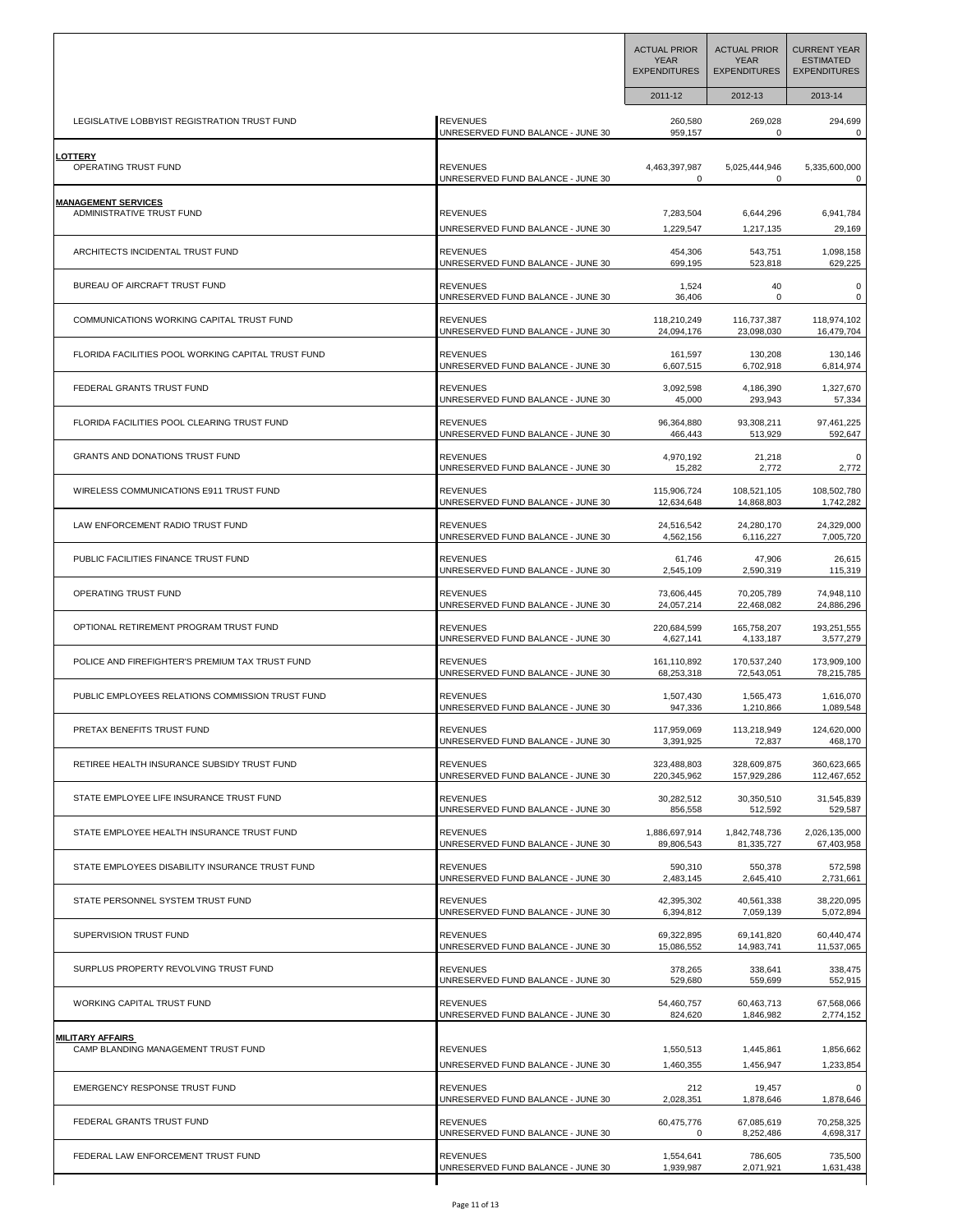|                                                                                |                                                                                           | <b>ACTUAL PRIOR</b><br><b>YEAR</b><br><b>EXPENDITURES</b> | <b>ACTUAL PRIOR</b><br><b>YEAR</b><br><b>EXPENDITURES</b> | <b>CURRENT YEAR</b><br><b>ESTIMATED</b><br><b>EXPENDITURES</b> |
|--------------------------------------------------------------------------------|-------------------------------------------------------------------------------------------|-----------------------------------------------------------|-----------------------------------------------------------|----------------------------------------------------------------|
|                                                                                |                                                                                           | 2011-12                                                   | 2012-13                                                   | 2013-14                                                        |
| <b>PAROLE COMMISSION</b>                                                       | <b>REVENUES</b>                                                                           | 50,963                                                    | 50,346                                                    | 50,558                                                         |
| FEDERAL GRANTS TRUST FUND                                                      | UNRESERVED FUND BALANCE - JUNE 30                                                         | 21,131                                                    | 29,516                                                    | 26,311                                                         |
| PUBLIC SERVICE COMMISSION                                                      | <b>REVENUES</b>                                                                           | 27,365,593                                                | 25,331,114                                                | 25,185,417                                                     |
| REGULATORY TRUST FUND                                                          | UNRESERVED FUND BALANCE - JUNE 30                                                         | 7,198,552                                                 | 6,032,433                                                 | 3,382,356                                                      |
| <b>REVENUE</b>                                                                 | <b>REVENUES</b>                                                                           | 33,444,101                                                | 33,657,337                                                | 32,759,826                                                     |
| CHILD SUPPORT INCENTIVE TRUST FUND                                             | UNRESERVED FUND BALANCE - JUNE 30                                                         | 6,171,883                                                 | 7,874,616                                                 | 7,413,457                                                      |
| CERTIFICATION PROGRAM TRUST FUND                                               | <b>REVENUES</b>                                                                           | 376,552                                                   | 381,410                                                   | 1,565,215                                                      |
|                                                                                | UNRESERVED FUND BALANCE - JUNE 30                                                         | 618,331                                                   | 548,521                                                   | 503,546                                                        |
| CHILD SUPPORT ENFORCEMENT APPLICATION AND PROGRAM REVENUE TRUST<br><b>FUND</b> | <b>REVENUES</b>                                                                           | 5,753,740                                                 | 4,031,475                                                 | 3,347,846                                                      |
| CLERK OF COURT CHILD SUPPORT ENFORCEMENT COLLECTION SYSTEM TRUST               | JNRESERVED FUND BALANCE - JUNE 30                                                         | 4,238,449                                                 | 5,382,160                                                 | 3,794,485                                                      |
| <b>FUND</b>                                                                    | <b>REVENUES</b>                                                                           | 450,993                                                   | 470,838                                                   | 470,838                                                        |
| FEDERAL GRANTS TRUST FUND                                                      | UNRESERVED FUND BALANCE - JUNE 30<br><b>REVENUES</b><br>UNRESERVED FUND BALANCE - JUNE 30 | 201,291<br>210,394,623                                    | 121,572<br>187,903,811<br>13,179,854                      | 72,557<br>208,867,842<br>0                                     |
| LOCAL GOVERNMENT HALF-CENT SALES TAX CLEARING TRUST FUND                       | <b>REVENUES</b><br>UNRESERVED FUND BALANCE - JUNE 30                                      | 11,851,986<br>1,577,820,388<br>1,422,053                  | 1,659,145,628<br>1,456,629                                | 1,719,370,000<br>1,056,629                                     |
| OPERATING TRUST FUND                                                           | <b>REVENUES</b>                                                                           | 57,577,021                                                | 64,324,131                                                | 59,136,912                                                     |
|                                                                                | UNRESERVED FUND BALANCE - JUNE 30                                                         | 4,372,821                                                 | 7,091,176                                                 | 0                                                              |
| CLERKS OF THE COURT TRUST FUND                                                 | <b>REVENUES</b>                                                                           | 0                                                         | 0                                                         | 44,763,626                                                     |
|                                                                                | UNRESERVED FUND BALANCE - JUNE 30                                                         | 0                                                         | 0                                                         | 572,629                                                        |
| <b>STATE COURT SYSTEM</b>                                                      | <b>REVENUES</b>                                                                           | 2,937,212                                                 | 3,891,727                                                 | 3,229,028                                                      |
| ADMINISTRATIVE TRUST FUND                                                      | UNRESERVED FUND BALANCE - JUNE 30                                                         | 1,493,997                                                 | 1,493,560                                                 | 879,524                                                        |
| STATE COURTS REVENUE TRUST FUND                                                | <b>REVENUES</b>                                                                           | 367,547,742                                               | 175,865,487                                               | 104,195,347                                                    |
|                                                                                | UNRESERVED FUND BALANCE - JUNE 30                                                         | 766,599                                                   | 5, 167, 734                                               | 6,169,204                                                      |
| COURT EDUCATION TRUST FUND                                                     | <b>REVENUES</b>                                                                           | 3,147,741                                                 | 2,992,798                                                 | 3,000,000                                                      |
|                                                                                | UNRESERVED FUND BALANCE - JUNE 30                                                         | 1,018,381                                                 | 851,970                                                   | 386,840                                                        |
| MEDIATION AND ARBITRATION TRUST FUND                                           | <b>REVENUES</b>                                                                           | 2,686                                                     | 0                                                         | 0                                                              |
|                                                                                | UNRESERVED FUND BALANCE - JUNE 30                                                         | 0                                                         | 0                                                         | 0                                                              |
| FEDERAL GRANTS TRUST FUND                                                      | <b>REVENUES</b>                                                                           | 12,542,549                                                | 13,668,215                                                | 7,422,676                                                      |
|                                                                                | UNRESERVED FUND BALANCE - JUNE 30                                                         | 1,102,637                                                 | 754,129                                                   | 137,231                                                        |
| <b>GRANTS AND DONATIONS TRUST FUND</b>                                         | <b>REVENUES</b><br>UNRESERVED FUND BALANCE - JUNE 30                                      | 0                                                         | 60,000                                                    | 0<br>0                                                         |
| <b>STATE</b>                                                                   | <b>REVENUES</b>                                                                           | 76,731,779                                                | 14,909,704                                                | 12,187,337                                                     |
| FEDERAL GRANTS TRUST FUND                                                      | UNRESERVED FUND BALANCE - JUNE 30                                                         | 58,340,819                                                | 55,322,715                                                | 46,716,825                                                     |
| GRANTS AND DONATIONS TRUST FUND                                                | <b>REVENUES</b>                                                                           | 5,808,795                                                 | 5,139,030                                                 | 5,367,575                                                      |
|                                                                                | UNRESERVED FUND BALANCE - JUNE 30                                                         | 3,627,972                                                 | 3,998,029                                                 | 3,480,776                                                      |
| OPERATING TRUST FUND                                                           | <b>REVENUES</b>                                                                           | 176,167                                                   | 632                                                       | 0                                                              |
|                                                                                | UNRESERVED FUND BALANCE - JUNE 30                                                         | 109,160                                                   | $\mathbf 0$                                               | 0                                                              |
| CLEARING FUNDS TRUST FUND                                                      | <b>REVENUES</b>                                                                           | 2,789,085                                                 | 417,598                                                   | 3,190,248                                                      |
|                                                                                | UNRESERVED FUND BALANCE - JUNE 30                                                         | 0                                                         | 0                                                         | 0                                                              |
| RECORDS MANAGEMENT TRUST FUND                                                  | <b>REVENUES</b>                                                                           | 1,821,423                                                 | 1,934,063                                                 | 1,910,200                                                      |
|                                                                                | UNRESERVED FUND BALANCE - JUNE 30                                                         | 1,023,715                                                 | 1,350,730                                                 | 1,235,094                                                      |
| <b>TRANSPORTATION</b>                                                          | <b>REVENUES</b>                                                                           | 57,434,114                                                | 67,279,307                                                | 59,897,276                                                     |
| TURNPIKE RENEW AND REPLACEMENT TRUST FUND                                      | UNRESERVED FUND BALANCE - JUNE 30                                                         | 0                                                         | 0                                                         | 0                                                              |
| TURNPIKE GENERAL RESERVE TRUST FUND                                            | REVENUES                                                                                  | 690,697,903                                               | 1,255,861,666                                             | 1,334,439,216                                                  |
|                                                                                | UNRESERVED FUND BALANCE - JUNE 30                                                         | 0                                                         | 0                                                         | 0                                                              |
| ST TRANSPORTATION (PRIMARY) TRUST FUND                                         | REVENUES                                                                                  | 11,431,263,371                                            | 11,861,393,078                                            | 17,588,217,794                                                 |
|                                                                                | UNRESERVED FUND BALANCE - JUNE 30                                                         | 0                                                         | 0                                                         | 0                                                              |
| RIGHT-OF-WAY ACQUISITION AND BRIDGE CONSTRUCTION TRUST FUND                    | <b>REVENUES</b>                                                                           | 378,756,450                                               | 299,353,148                                               | 445,539,130                                                    |
|                                                                                | UNRESERVED FUND BALANCE - JUNE 30                                                         | 0                                                         | 0                                                         | 0                                                              |
| FEDERAL LAW ENFORCEMENT TRUST FUND                                             | <b>REVENUES</b>                                                                           | 8,159                                                     | $\mathsf 0$                                               | $\mathsf 0$                                                    |
|                                                                                | UNRESERVED FUND BALANCE - JUNE 30                                                         | $\mathbf 0$                                               | 0                                                         | 0                                                              |
| TOLL FACILITIES REVOLVING TRUST FUND                                           | <b>REVENUES</b>                                                                           | 3,804,286                                                 | 0                                                         | 0                                                              |
|                                                                                | UNRESERVED FUND BALANCE - JUNE 30                                                         | 24,329,482                                                | 0                                                         | 0                                                              |
| TRANSPORT DISADVANTAGED TRUST FUND                                             | <b>REVENUES</b>                                                                           | 101,465,477                                               | 109,842,494                                               | 113,720,144                                                    |
|                                                                                | UNRESERVED FUND BALANCE - JUNE 30                                                         | 7,017,313                                                 | 2,408,704                                                 | 1,989,482                                                      |